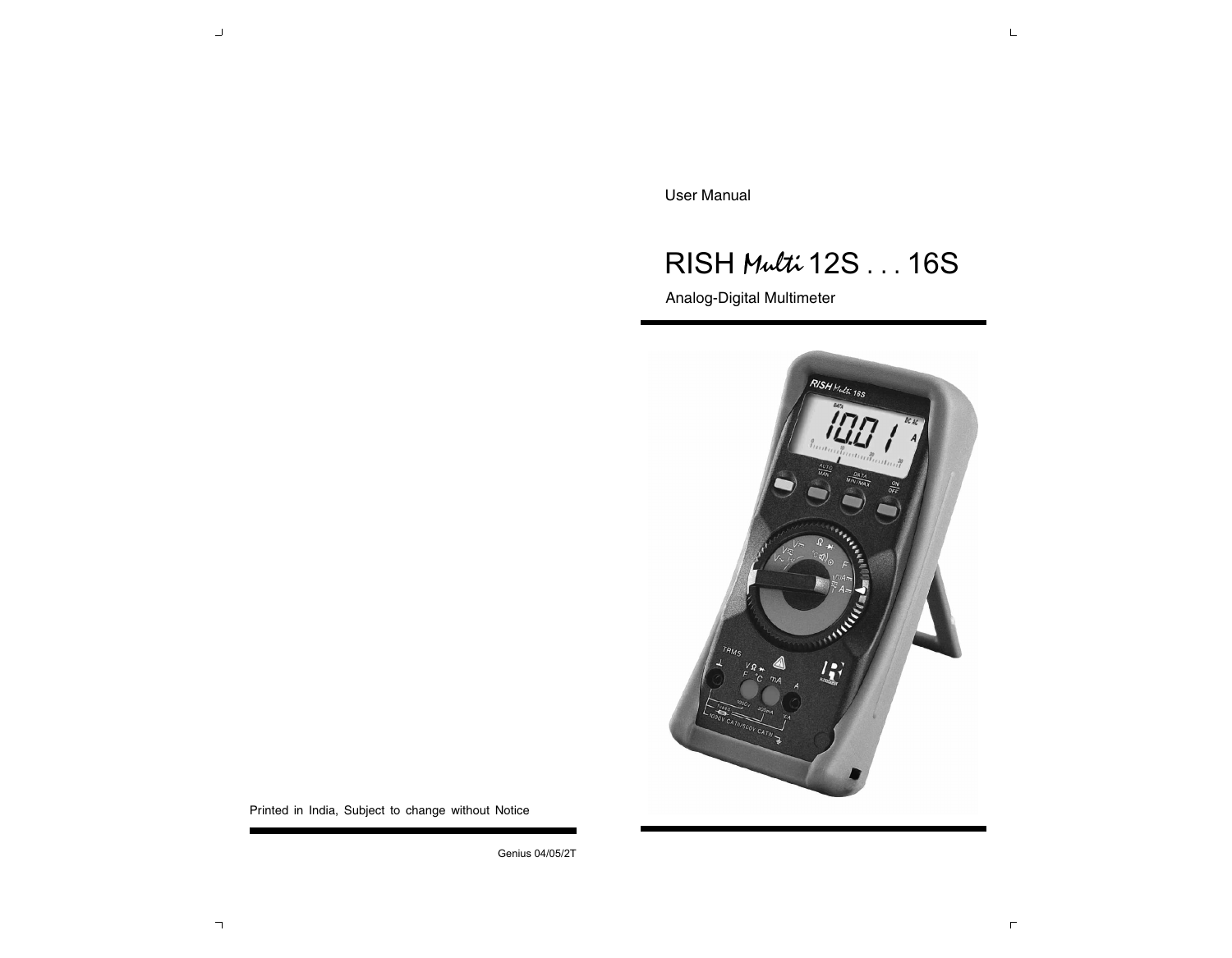

**19. Servicing**

When you need service, please contact :

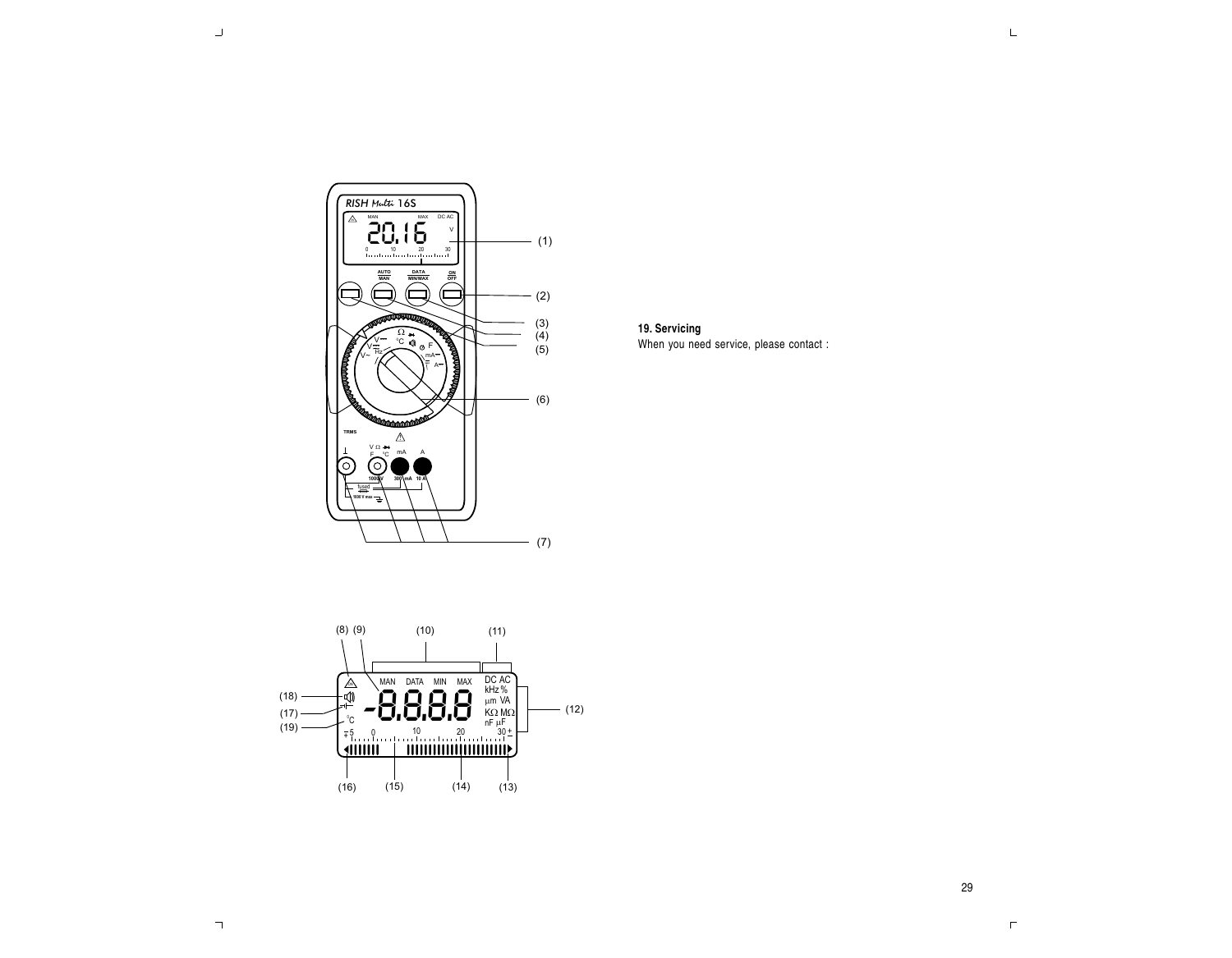| (1) |  | Liquid crystal display |
|-----|--|------------------------|
|     |  |                        |

- (2) ON/OFF pushbutton
- (3) Pushbutton for data hold
	- and MIN/MAX storage functions
- (4) Pushbutton for manual range selection
- (5) Multi function pushbutton
- (6) Function selector switch.
- (7) Terminal sockets with automatic
- blocking system. (8) Symbol for ''CONTINUOUSLY ON"
- (9) Display for digits, decimal point and polarity.
- (10) Display for manual range selection, DATA hold and MIN/MAX storage.
- (16) Over range indication for negative analog range. (17) Low battery indication. (18) Buzzer indication

(11) Display for the selected function (12) Display for the unit of measured quantity. (13) Over range indication for positive analog range. (14) Pointer for analog indication. (15) Scale for analog indication

- (19) Display <sup>0</sup>C for temperature
	- measurement range.

Contents Page 1. Introduction .............................................................................. 2 2. Safety features and safety precautions ............................................. 2 3. Switching the multimeter "ON" .......................................................... 3 4. Function and range selection ............................................................ 4 4.1 Switching the DC current measuring ranges on ....................... 4 4.2 Autoranging .............................................................................. 4 4.3 Manual range selection ..................................................................... 5 5 Liquid crystal display ......................................................................... 5 5.1 Digital display .............................................................................. 5 5.2 Analog indication ...............................................................................5 6. "DATA" hold facility ............................................................................ 6 7. Minimum value and maximum value "MIN/MAX storage facility. ............. 6 8. Voltage measurement ....................................................................... 7 8.1 Voltage measurement on electrical system upto 1000V with the KS30 measuring adapter .................................................... 9 9. Current measurement ....................................................................... 9 9.1 AC current measurement with (clip-on) current transformers ................. 11 9.1.1Transformer output mA/A ................................................................. 11 9.1.2Transformer output V ....................................................................... 11 10. Resistance measurement ............................................................... 11 11. Diode test and continuity test .......................................................... 13 12. Capacitance measurement (Rish multi 15S and 16S) .................... 14 13. Frequency measurement (Rish multi 15S and 16S) ....................... 14 14. Duty cycle measurement (Rish multi 15S and 16S) ....................... 15 15. Temperature measurement ............................................................ 15 16. Computer interface via RS-232C .................................................... 16 17. Specifications .................................................................................. 18 18. Maintenance ................................................................................... 26 18.1 Battery ............................................................................................ 26 18.2 Fuses .............................................................................................. 27 18.3 Case ............................................................................................... 27 19 Servicing ......................................................................................... 29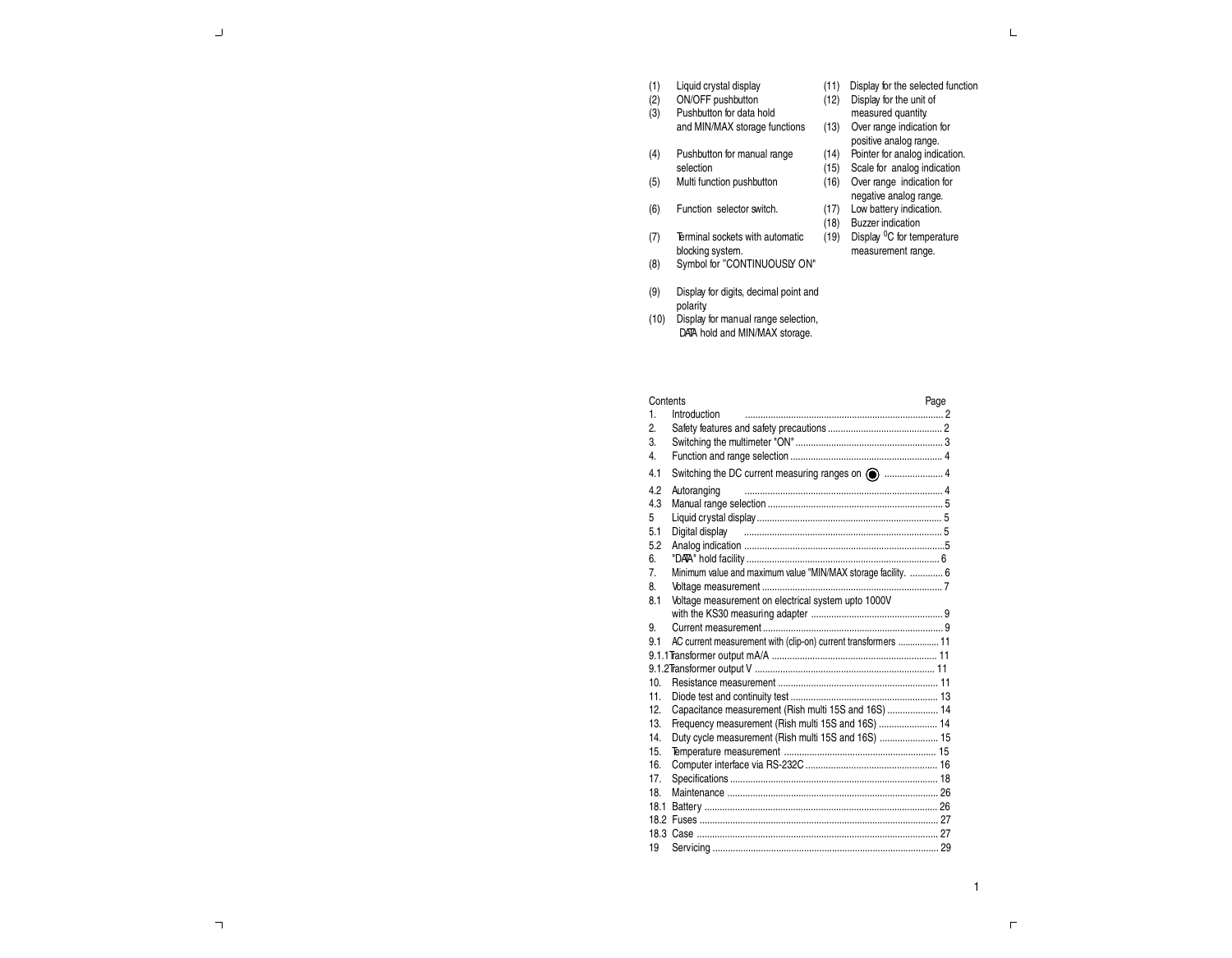# **1. Introductio n:**

Thank you very much for selecting this Multimeter. This handheld multimeters are suitable for use in the fields of general electronics and electrical engineering. These multimeters are manufactured as per DIN 43751

# **2. Safety features and safety precautions**

You have chosen a multimeter which provides you a very high degree of safety. The analog-digital multimeters RISH Multi 12S ... 16S are manufactured and tested in compliance with the safety standard DIN VDE0411 and IEC 1010-1/DIN EN61010-1/VDE0411-1. In case of incorrect use or careless handling, the safety of both user and multimeter is not assured

For proper use and safe handling, it is absolutely necessary to read and understand the operating instructions before using the meter. For your safety and for protection of the multimeter, the RISH Multi-12S...16S multimeters are fitted with an Automatic terminal Blocking System (ABS). It is coupled with the function selector switch which blocks the terminal sockets not necessary for measurement.

#### **Please note the following safety precautions:**

- The multimeter must be operated only by persons who understand the danger of shock hazards and are aware of the necessary safety precautions. Shock hazards exist wherever voltages of more than 30V (TRMS) are present.
- Do not work alone in shock hazardous environment while carrying out measurement.
- The maximum permissible voltage between any of the terminal sockets (7) and ground is 1000V. But voltages of more than 500V must be applied only to the unblocked sockets on the voltage measuring ranges (function selector switch (6) set to a ''V position'')
- Take into account that unexpected voltages can occur on device under test (e.g. defective instrument). For example, capacitors may be charged to a dangerously high voltage.
- Verify that the test leads are in good condition, e.g.no cracked insulation, no open circuits in the leads or connectors.
- This multimeter must not be used for measurements on circuits with corona discharge (high voltage).
- Be particularly careful when measuring on HF circuits. Dangerous composite voltages may exist there.
- Measurements under moist enviro nmental conditio ns are not  $\bullet$ permitted.
- All current measuring ranges, with the exception of the 16A range of RISH *Multi* 13S, are protected with fuse.The maximum permissible voltage of the measuring circuit (=nominal voltage of the fuse) is  $500V \sim$  on the "mA" ranges,  $600V \sim$  on the "A" ranges.
- You must use the "multimeter" only in power systems, when the current circuit is protected by a fuse or a circuit breaker of 20A, and when the nominal voltage of the system does not exceed 500V.
- For safe voltage measurements in power systems upto 1000V we recommend the KS30 measuring adapter, which is available as an accessory. Its internal resistance limits the measuring current in the case of overvoltage, in correct operation and safely suppresses sparking from spark gap. Also refer to Section "8.1 Voltage measurement on electrical systems up to 1000V with KS30 measuring adapter.

#### **Replacing the battery**

- Place the multimeter on its face, loosen the two screws on the rear and remove the lower part of the case, lifting it from the bottom.The lower and the upper part of the case are fixed together at the top on the front by means of wedges.
- Remove the battery from the battery compartment and carefully disconnect battery connectors.
- Snap the battery connectors to a new 9 V battery and insert the battery into the battery compartment.
- Replace the lower part of the case. Start at the top on the front and take care that the wedges are properly engaged at this point.
- Tighten the lower part with the two screws. Please destroy the batteries in an environment friendly way.

#### **18.2 Fuses**

A blown fuse is signalled on the LCD display the instant a measured quantity having a voltage of more than 4V is applied to the corresponding connection sockets.

Then, the digital display (9) shows " FUSE"

The 16 A fuse protects the 3 A and 10 A ranges, the 1.6 A protects all other current measuring ranges. All other measuring ranges continue to function.

When a fuse blows, first eliminate the cause of the overload before using the multimeter again !

#### **Fuse replacement**

- Open the multimeter same as for battery replacement
- Remove the blown fuse, e.g. with the aid of a probe, and replace it with a new one.

Permissible types

-- for current measuring ranges up to 300 mA: Fast blowing fuse type 1.6 A / 500 V;6.3 mm x 32 mm.

|             | $-$ for the 3 A and 10 A current measuring ranges: |                   |
|-------------|----------------------------------------------------|-------------------|
|             | Tvpe                                               | <b>Dimensions</b> |
| Normal fuse | 16 A / 600 V $\sim$                                | $10$ mm $x$ 38 mm |

#### **Caution :**

Absolutely verify that only the specified fuse is installed! If a fuse of other cut-out capacity, other nominal current or other switching capacity is used, a dangerous situation exists, and there is danger of damaging protective diodes, resistors or other components. The shorting of the fuse holder is not permissible.

#### **18.3 Case**

Special maintenance of the case is not required. Take care that the surface between the connection sockets is clean. For cleaning take a moist cloth. Avoid scrabbing.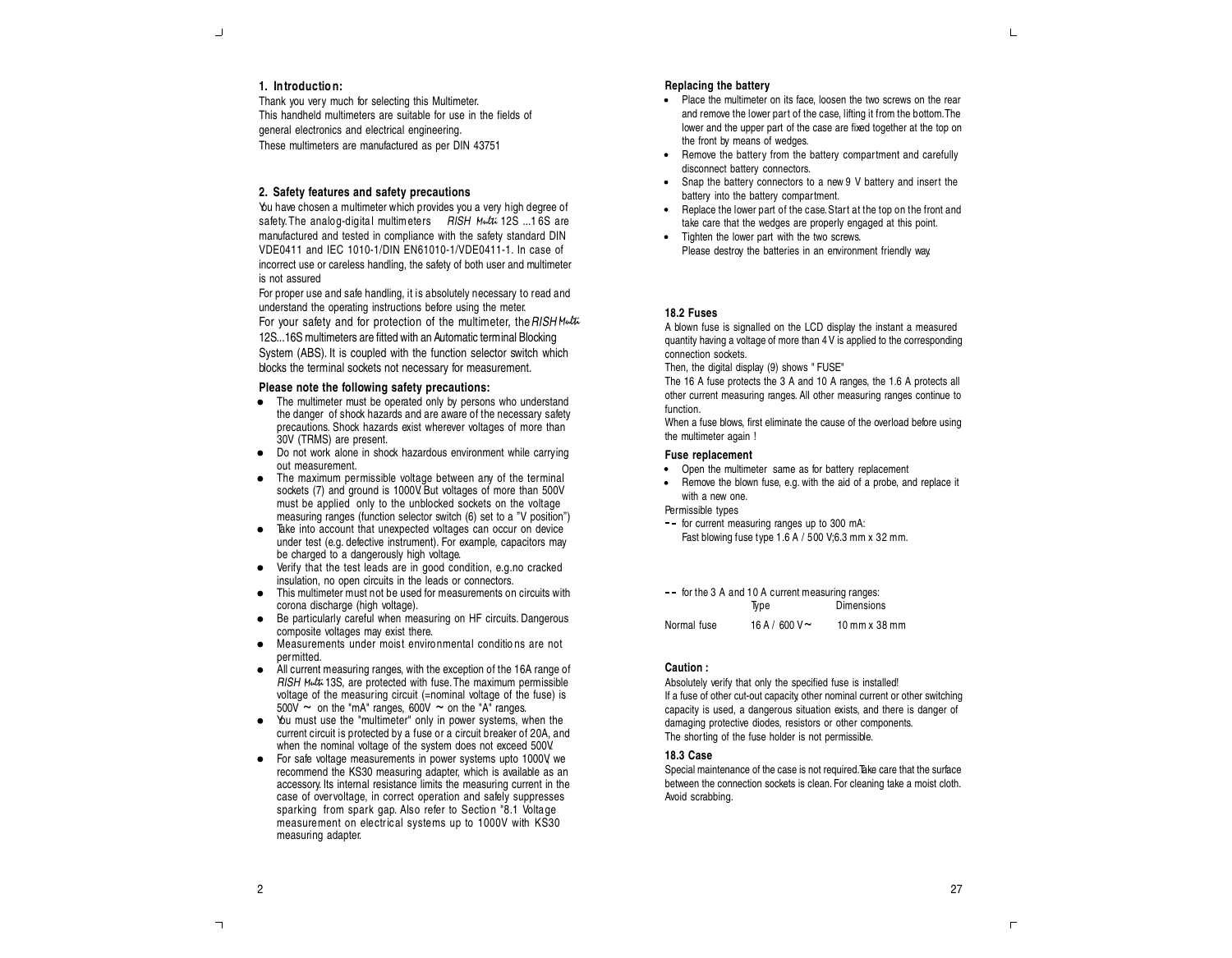#### Response time (after manual range selection)

| Measured quantity/<br>measuring range | Response time<br>of analog<br>indication | of digital<br>display | Transient response for<br>step function of the<br>measured quantity |  |  |
|---------------------------------------|------------------------------------------|-----------------------|---------------------------------------------------------------------|--|--|
| $V = V \sim$ ,<br>$A - A$             | 0.7s                                     | 1.5s                  | from 0 to 80 $%$<br>of upper range limit                            |  |  |
| $30\Omega$ $3 \text{ M}\Omega$        | 1.5s                                     | 2s                    |                                                                     |  |  |
| $30 \text{ M}\Omega$                  | 4s                                       | 5 s                   | from $\infty$ to 50 %                                               |  |  |
| $\rightarrow$                         | 0.7s                                     | 1.5s                  | of upper range limit                                                |  |  |
| nF µF, °C                             |                                          | max. 13 s             |                                                                     |  |  |
| 300 Hz, 3 kHz                         |                                          | max.2s                | from 0 to 50 $%$                                                    |  |  |
| 30, 100 kHz                           |                                          | max. 0.7 s            | of upper range limit                                                |  |  |
| % (1 Hz)                              |                                          | max. 9 s              |                                                                     |  |  |
| $%$ (>10Hz)                           |                                          | max. 2.5 s            |                                                                     |  |  |

#### **Interface**

Type **RS232C, serial, as per DIN 19241**<br>Data transmission Optically with infrared light through Optically with infrared light through the case Baud rate 8192 bits/s

# **Ambient conditions**

| Functional temperature |                                                  |
|------------------------|--------------------------------------------------|
| range                  | $-10$ °C+ 50 °C                                  |
| Storage temperature    |                                                  |
| range                  | -25 °C+70 °C without batteries                   |
| Climatic class         | 2z/-10/50/70/75 % with reference to VDI/VDE 3540 |
| Altitude               | up to 2000 m                                     |
|                        |                                                  |

# **Mechanical configuration**

Protection type IP 50, for the connection sockets IP 20 according to DIN VDE 0470 Part 1 /EN 60529 Dimensions 84 mm x 195 mm x 35 mm Weight 350 g approx., including battery

#### **18. Maintenance**

#### Caution

Disconnect the meter from the measuring circuit before you open it to replace the battery or the fuse !

#### **18.1. Battery**

Prior to initial start-up, or after storage of multimeter, verify that the battery of multimeter does not leak. Repeat this check in regular short intervals. If the battery leaks, completely remove the battery electrolyte carefully with a moist cloth and install a new battery before you operate multimeter again.

When the symbol " $\uparrow$ " (17) appears on the LCD (1) replace the battery as soon as possible.Measurement can be done, but a reduced measuring accuracy must be taken into account.

The multimeter operates with a 9 V flat cell battery according to IEC 6 F 22 or IEC 6 LR 61 or with a suitable NiCd storage battery.

#### Meaning of the symbols on the device



Earth (ground) terminal.

Warning of a danger point (Attention, refer to the user

manual)



Double or reinforced insulation

# **Repair, replacement of parts:**

When opening the meter, live parts may be exposed.Therefore, the meter must be disconnected from the measuring circuit prior to opening its case for repair or replacement of parts. If repair cannot be avoided unless the meter is opened and live, this work must only be performed by a qualified person who understands the danger involved.

# **Faults and abnormal stress:**

When it is realised that the safe operation is no longer possible, take the meter out of service and secure it against accidental use. Safe operation may not be possible,

- when the meter shows obvious signs of damage,
- when the meter no longer functions correctly,  $\bullet$
- $\bullet$ after prolonged storage under adverse conditions,
- due to severe stress during transportation.  $\bullet$

#### **3. Switching the multimeter "ON"**

# **Battery**

We have already fitted your meter with a 9 V flat cell battery according to IEC 6 F 22 or IEC 6 LR 61. It is ready for operation. Before you use the meter for the first time or after storage, refer to Section "18.1 Maintenance-Battery".

#### **Switching the meter "ON"**

• Press the "ON/OFF" pushbutton (2). Switch-"ON" is acknowledged by a sound signal. As long as you keep the pushbutton pressed, all segments of the liquid crystal display (LCD) will appear.The LCD is shown on page 1. After the pushbutton is released, the meter is ready for operation.

# **Note:**

Electric discharges and high-frequency influence may cause incorrect information to be displayed and block the measuring process. Reset the meter by switching it OFF and ON again otherwise, check the battery connections.

 $\overline{\phantom{a}}$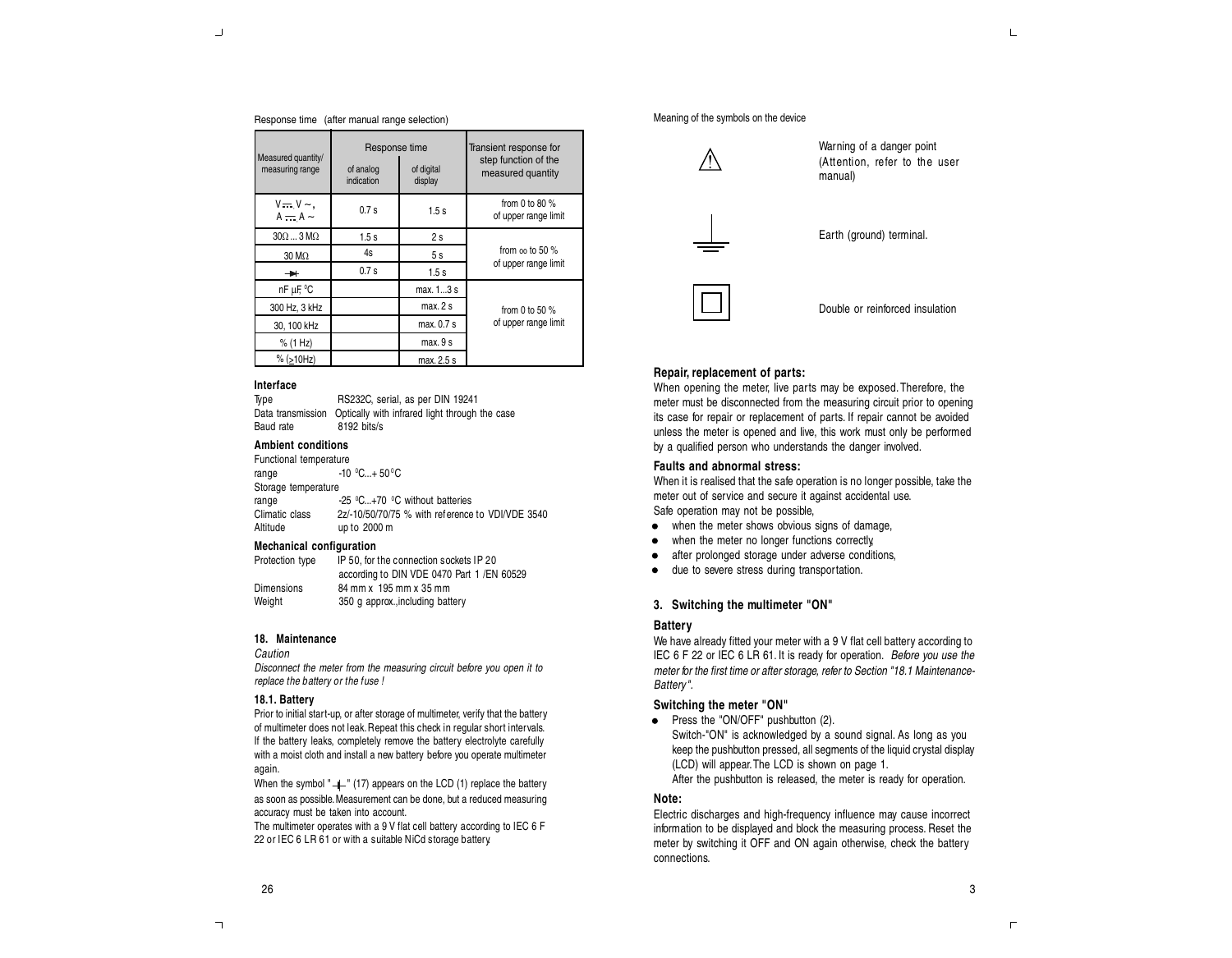$\mathbb{L}$ 

Disconnect the meter from the measuring circuit before you open it, and see section "18.Maintenance" !

# **Automatic TURN-OFF**

 $\perp$ 

The meter turns off automatically, when the measured value remains constant (variations of the measured value  $\leq \pm 2$  digits) for about 10 minutes and when neither a pushbutton nor the function selector switch is operated during that time. It remains ON, however, when a current measuring range is selected and a measured value>30digits is displayed.

#### **How to prevent automatic TURN-OFF**

In order to prevent automatic "TURN OFF" select "CONTINUOUSLY ON" mode. For this, press yellow multi-function pushbutton (5) and the "ON/OFF" pushbutton (2) together.The function "CONTINUOUSLY ON" is shown on the LCD  $(1)$  by the symbol  $\sqrt{6N}$   $(8)$ .

#### **Turning the multimeter OFF**

Press the "ON/OFF" pushbutton (2).

## **4. Function and range selection**

The function selector switch (6) is coupled with the Automatic terminal Blocking System (ABS) which allows access only to two correct sockets for each function. Prior to switching to the "mA" or "A" functions or from the "mA" or "A" functions, remove the test lead from the corresponding socket.When the test leads are plugged-in, the terminal blocking systems prevents accidental switching to nonpermissible functions.

# **4.1 Switching the DC current measuring ranges ON "** "

3 mA for RISH *Multi*12S

3 mA and 3 A for RISH *Multi*13S

300 mA, 30 mA and 3 A for RISH *Multi*14S...16S

The current measuring ranges mentioned above are not automatically selected when the meter in switched ON. When you need these measuring ranges for your measurements, you must additionally activate them.

- $\bullet\bullet\bullet$  set the function selector switch (6) to "  $\bullet\bullet\bullet$ " (yellow symbol)
- **F** Briefly press the yellow multi-function pushbutton (5).
- The multimeter acknowledges the start of an offset calibration for these DC current measuring ranges with a sound signal.The digital display (9) of the multimeter shows "CAL" during the calibration procedure.
- Wait for "CAL" to disappear from the display. Thereafter, the above current measuring ranges are switched "ON". They remain switched-ON until the multimeter turns OFF automatically or is switched OFF manually. **Note:**
- **Automatic turn-OFF** is inactive on all current measuring ranges when the measured value display exceeds 30 digits. Set the function selector switch (6) to the desired position.

# **4.2 Autoranging**

The multimeters feature autoranging for all measuring ranges with the exception of the 30 mV  $\cdots$ , 300 mV  $\cdots$  and 10 A  $\sim$  ranges. Autoranging is automatically selected after switching the multimeter ON. According to the measured quantity applied, the multimeter automatically selects the measuring range which gives the best resolution.When switching to frequency measurement and to ratio measurement, the previously selected voltage measuring range is maintained.

| Influence<br>quantity | Range of Influence                | Measured<br>quantity/<br>Measuring range | Variation<br>12 S 16S |
|-----------------------|-----------------------------------|------------------------------------------|-----------------------|
|                       |                                   | $V = -$                                  | $±$ 2 Digit           |
|                       |                                   | $V \sim$                                 | $±$ 4 Digit           |
|                       |                                   | $A =$                                    | $±$ 4 Digit           |
|                       |                                   | $A \sim$                                 | $± 6$ Digit           |
| Battery<br>voltage    | $+$ 5  < 7.9 V<br>> 8.1 V  10.0 V | 30Ω / 300 Ω/C                            | $±$ 4 Digit           |
|                       |                                   | $3 k\Omega - 30 M\Omega$                 | $±$ 3 Digit           |
|                       |                                   | $nF$ , $\overline{\mu}F$                 | $± 1$ Digit           |
|                       |                                   | Hz                                       | $± 1$ Digit           |
|                       |                                   | $\%$                                     | $± 1$ Digit           |
|                       | 75 %                              | $V \simeq$<br>$A \simeq$                 |                       |
| Relative<br>humidity  | 3 days                            | Ω<br>E<br>Hz                             | 1 x intrinsic error   |
|                       | Meter off                         | $\%$<br>$^0$ C                           |                       |
| <b>DATA</b>           |                                   |                                          | $± 1$ Digit           |
| MIN/MAX               |                                   | $V \simeq$ , $A \simeq$                  | $±$ 2 Digit           |

1) With temperature : Error data apply per 10 K change in temperature. With frequency : Error data apply to a display from 300 digits onwards.

- 2) With zero adjustment.
- 3) With unknown waveform (crest factor CF > 2), measure with manual range selection.
- 4) With the exception of sinusoidal waveform.
- 5) After the " $+$ " symbol is displayed.

| Influence<br>quantity                     | Range of Influence                                                                                                  | Measuring<br>ranges      | Attenuation |
|-------------------------------------------|---------------------------------------------------------------------------------------------------------------------|--------------------------|-------------|
| Common                                    | Noise quantity max. 1000 V $\sim$                                                                                   | $V = -$                  | $>120$ dB   |
| mode                                      |                                                                                                                     | $3V \sim$<br>$.30V \sim$ | $>80$ dB    |
| interference                              | Noise quantity max. 1000 V $\sim$<br>50 Hz, 60 Hz sinusoidal                                                        | $300V$ ~                 | $>70$ dB    |
| voltage                                   |                                                                                                                     | 1000 V~                  | $>60$ dB    |
| Normal<br>mode<br>interference<br>voltage | Noise quantity $V \sim$<br>value of the measuring range at a time<br>max. 1000 $V \sim 50$ Hz, 60 Hz.<br>sinusoidal | $V = -$                  | $> 50$ dB   |
|                                           | Noise quantity max. 1000 V-                                                                                         | v~                       | > 110 dB    |

 $\overline{\phantom{a}}$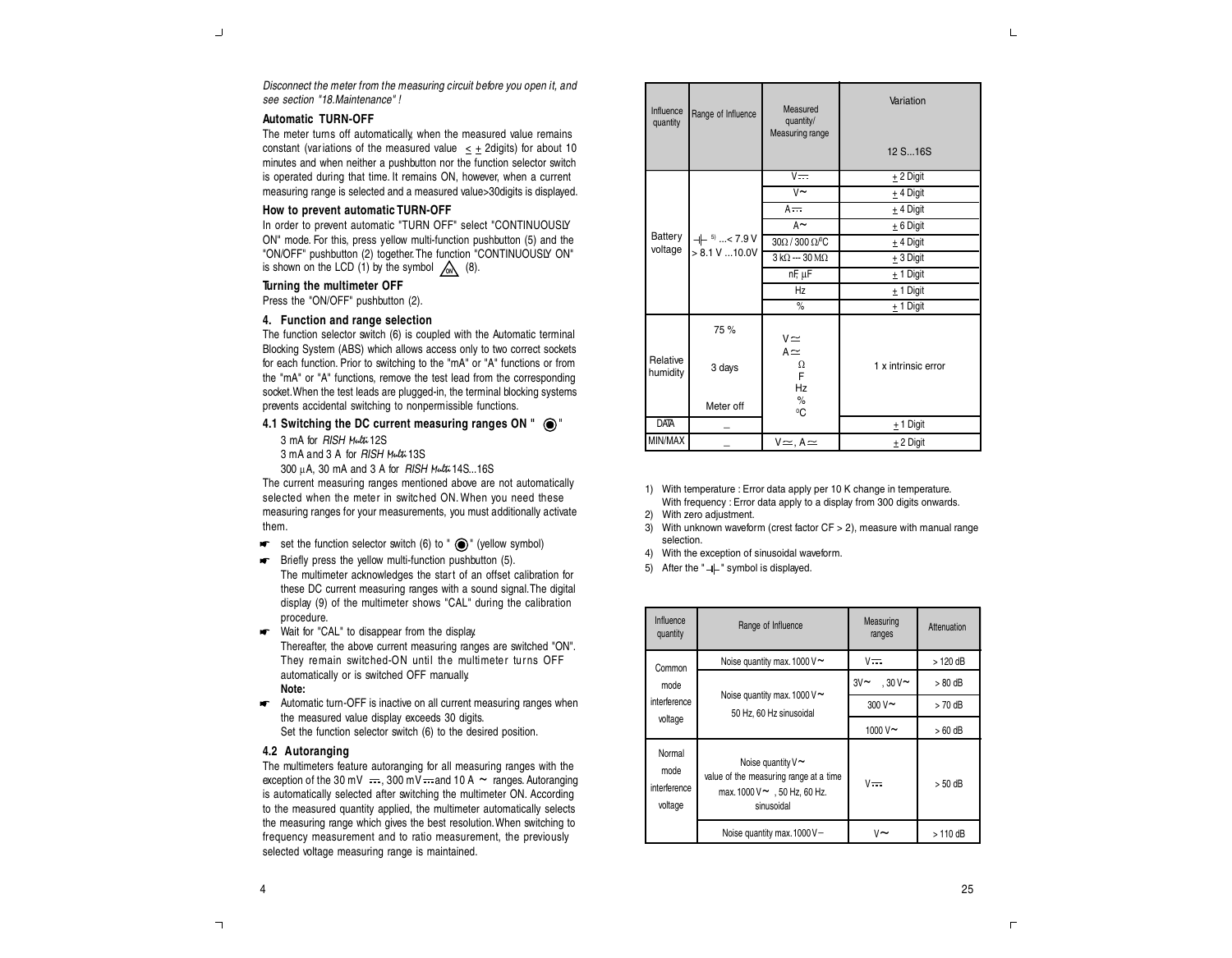#### Influence Quantities andVariations

| Influence<br>Range of Influence             |                                                                                                                                                                        | Measured<br>quantity/                 | Variation <sup>1)</sup><br>$\pm$ (% of rdg. +  digits) |                          |                        |  |
|---------------------------------------------|------------------------------------------------------------------------------------------------------------------------------------------------------------------------|---------------------------------------|--------------------------------------------------------|--------------------------|------------------------|--|
| quantity                                    |                                                                                                                                                                        | Measuring range                       | 12 S 14S                                               | 15S                      | 16 S                   |  |
|                                             |                                                                                                                                                                        | 30/300 mV ===                         |                                                        | $1.0 + 3$                | $1.0 + 1$              |  |
|                                             |                                                                                                                                                                        | $3300V =$                             |                                                        | $0.15 + 1$               | $0.1 + 1$              |  |
|                                             |                                                                                                                                                                        | $1000V = -$                           |                                                        | $0.2 + 1$                | $0.1 + 1$              |  |
|                                             |                                                                                                                                                                        | $V \sim$                              |                                                        | $0.4 + 2$                | $0.3 + 2$              |  |
|                                             |                                                                                                                                                                        | 300 µA <sup>2)</sup>                  |                                                        | $0.5 + 1$                | $0.15 + 1$             |  |
|                                             | 0 <sup>o</sup> C<br>$+21^{\circ}$ C                                                                                                                                    | $300 \text{ mA}$                      |                                                        |                          |                        |  |
| <b>Emperature</b>                           | and                                                                                                                                                                    | $3A / 10 (16) A =$                    |                                                        | $0.5 + 1$                |                        |  |
|                                             | +25 °C +40 °C                                                                                                                                                          | $A \sim$<br>$30 \Omega$ <sup>2)</sup> |                                                        | $0.75 + 1$               | $0.75 + 3$             |  |
|                                             |                                                                                                                                                                        | $300\Omega$                           |                                                        | $0.15 + 2$<br>$0.25 + 2$ | $0.15 + 2$             |  |
|                                             |                                                                                                                                                                        | $3K \Omega - 3M\Omega$                |                                                        | $0.15 + 1$               | $0.1 + 1$              |  |
|                                             |                                                                                                                                                                        | $30 M\Omega$                          |                                                        | $1.0 + 1$                | $0.6 + 1$              |  |
|                                             |                                                                                                                                                                        | $30 nF^{2} - 3 μF$                    |                                                        | $0.5 + 2$                |                        |  |
|                                             |                                                                                                                                                                        | $30 \mu F$                            | l,                                                     | $2.0 + 2$                |                        |  |
|                                             |                                                                                                                                                                        | Hz                                    | ÷,                                                     | $0.5 + 1$                |                        |  |
|                                             |                                                                                                                                                                        | $\%$                                  | $\blacksquare$                                         | $± 5$ Digit              |                        |  |
|                                             |                                                                                                                                                                        | $-200+200^{\circ}C$                   | $0.5K + 2$                                             |                          |                        |  |
|                                             |                                                                                                                                                                        | $+200+850$ <sup>°</sup> C             | $0.5 + 2$                                              |                          |                        |  |
|                                             | 15 Hz  < 30 Hz                                                                                                                                                         |                                       |                                                        |                          | $1.0 + 3$              |  |
|                                             | 30 Hz < 45 Hz                                                                                                                                                          |                                       |                                                        | l,                       | $0.5 + 3$              |  |
|                                             | > 65 Hz 400 Hz                                                                                                                                                         |                                       | $2.0 + 3$<br>$0.5 + 3$                                 |                          |                        |  |
|                                             | > 400 Hz 1 kHz                                                                                                                                                         | $3300V \sim$                          |                                                        | $2.0 + 3$                | $1.0 + 3$              |  |
| Frequency<br>of the                         | > 1 kHz 20 kHz<br>15 Hz < 30 Hz                                                                                                                                        |                                       |                                                        |                          | $2.0 + 3$              |  |
| measured                                    | 30 Hz., < 45 Hz                                                                                                                                                        | $1000V \sim$                          |                                                        | J                        | $1.0 + 3$              |  |
| quantity                                    | > 65 Hz 1 kHz                                                                                                                                                          |                                       |                                                        | $3.0 + 3$                | $0.5 + 3$<br>$2.0 + 3$ |  |
|                                             | 15 Hz < 30 Hz                                                                                                                                                          |                                       |                                                        |                          | $1.0 + 3$              |  |
|                                             | 30 Hz  < 45 Hz                                                                                                                                                         | $A \sim$                              | ÷,                                                     |                          | $0.5 + 3$              |  |
|                                             | > 65 Hz 1 kHz                                                                                                                                                          |                                       |                                                        | $2.0 + 3$                | $3.0 + 3$              |  |
|                                             | Crest.<br>13                                                                                                                                                           |                                       |                                                        |                          | $± 1$ % of rdg.        |  |
|                                             | factor CF<br>>35                                                                                                                                                       | $V \sim 4$ , $A \sim 4$               |                                                        |                          | $±$ 3 % of rdg.        |  |
| Wave form<br>of the<br>measured<br>quantity | The permissible crest factor CF of the AC quantity to be measured is a function of the<br>displayed value :<br>Voltage measurement<br>СF<br>5<br>4<br>3<br>2<br>1<br>0 | 5<br>4<br>3<br>2<br>1<br>N            | Current measurement<br>CF                              |                          |                        |  |
|                                             | 0<br>500 V                                                                                                                                                             | 1000V                                 | 0<br>1000                                              | 2000                     | 3000                   |  |

The meter switches automatically to :

the next higher range at  $\pm$  (3099 digits + 1 digit) the next lower range  $at \pm (240/280 \text{ digits} - 1 \text{ digit})$ from the 300mA  $\overline{\cdots}$  to the 3mA  $\overline{\cdots}$  range at  $\pm$  (24 digits - 1 digit) provided the 300  $\mu$ A, 30 mA and 3 A ranges are not selected according to section 4.1

# **4.3 Manual range section**

You can switch OFF autoranging and select the ranges manually according to the table on the following page.

Manual mode is switched OFF when pushbutton AUTO/MAN is pressed (4) for approximately 1s, when the function selector switch (6) is operated, or when the meter is turned OFF and ON again.

When switching back to autoranging from 30 mV  $\cdots$  or 300 mV  $\cdots$  ranges,  $3 V =$ range is automatically selected.

| <b>AUTO/</b><br>MAN<br>(4) | <b>Function</b>                                                                                                                                                                                                                                                                                                                                                                                                                                                                                                                                                                                                                                                                                                                                                                                                                                                                                                                                                                                                                                                                                                  | <b>Acknowl-</b><br>edgement<br>Display Signal | <b>Sound</b> |
|----------------------------|------------------------------------------------------------------------------------------------------------------------------------------------------------------------------------------------------------------------------------------------------------------------------------------------------------------------------------------------------------------------------------------------------------------------------------------------------------------------------------------------------------------------------------------------------------------------------------------------------------------------------------------------------------------------------------------------------------------------------------------------------------------------------------------------------------------------------------------------------------------------------------------------------------------------------------------------------------------------------------------------------------------------------------------------------------------------------------------------------------------|-----------------------------------------------|--------------|
| Short                      | Manual mode on :<br>Used range is fixed                                                                                                                                                                                                                                                                                                                                                                                                                                                                                                                                                                                                                                                                                                                                                                                                                                                                                                                                                                                                                                                                          | <b>MAN</b><br>(10)                            | 1 x          |
| Short                      | Switching sequence at :<br>$V -$ : 3V $\rightarrow$ 30V $\rightarrow$ 300V $\rightarrow$ 1000V $\rightarrow$ 30 mV $\rightarrow$<br>$300 \text{ mV} \rightarrow 3 \text{ V} \rightarrow $<br>$V \sim l \equiv 3V \rightarrow 30 V \rightarrow 300 V \rightarrow 1000 V \rightarrow 3V \rightarrow $<br>mA :300uA <sup>1/2</sup> $\rightarrow$ 3mA $\rightarrow$ 30mA <sup>1</sup> $\rightarrow$ 300 mA $\rightarrow$ 300uA <sup>1/2</sup><br>mA ~ $/\overline{\infty}$ : 3 mA <sup>2</sup> ) $\rightarrow$ 30 mA <sup>3</sup> ) $\rightarrow$ 300 mA $\rightarrow$ 3 mA <sup>2</sup> )<br>$A - 3A^{\dagger} \rightarrow 10 A \rightarrow 3 A^{\dagger}$<br>$30\text{M}\Omega \rightarrow 30\Omega \rightarrow 300\Omega \rightarrow 3 \text{ k}\Omega \rightarrow 30 \text{ k}\Omega \rightarrow$<br>$\Omega$ .<br>$300k\Omega \rightarrow 3 M\Omega \rightarrow 30M\Omega$<br>F: $30 \text{ nF} \rightarrow 300 \text{ nF} \rightarrow 3 \text{ \mu F} \rightarrow 30 \text{ \mu F} \rightarrow 30 \text{ nF}$<br>300 Hz $\rightarrow$ 3kHz $\rightarrow$ 30kHz $\rightarrow$ 100kHz $\rightarrow$ 300Hz<br>Hz: | <b>MAN</b><br>(10)                            | 1 x          |
| l ona                      | Return to autoranging                                                                                                                                                                                                                                                                                                                                                                                                                                                                                                                                                                                                                                                                                                                                                                                                                                                                                                                                                                                                                                                                                            |                                               | 2x           |

1) When these measuring ranges are selected

2) except for RISH *Multi*12S/13S

3) except for RISH *Multi* 14S...16S

# **5. Liquid crystal display**

# **5.1 Digital display**

The digital display (9) shows the measured value with correct location of decimal point and sign.The selected measuring Unit (12) and the function (11) are simultaneously displayed.When measuring DC quantities, a minus sign appears in front of the digits, when the positive pole of the measured quantity is applied to the " | " input terminal. When upper range limit 3099 ( on the range  $-\rightarrow$ : 1999), is exceeded then "OL" is displayed. With V, A and  $\Omega$  measurements, the digital display is updated two times per second.

## **5.2 Analog indication**

The analog indication with pointer presentation gives the dynamic response of a moving-coil movement and is updated 20 times per second, when measuring V, A and  $\Omega$ . Analog indication is of particular advantage when observing varia tions of measured values and for calibration procedures.

The analog indicator has its own polarity indication. When measuring DC quantities, the analog scale (15) has a negative range of 5 scale

# 24

 $\mathsf{L}% _{\mathsf{L}}$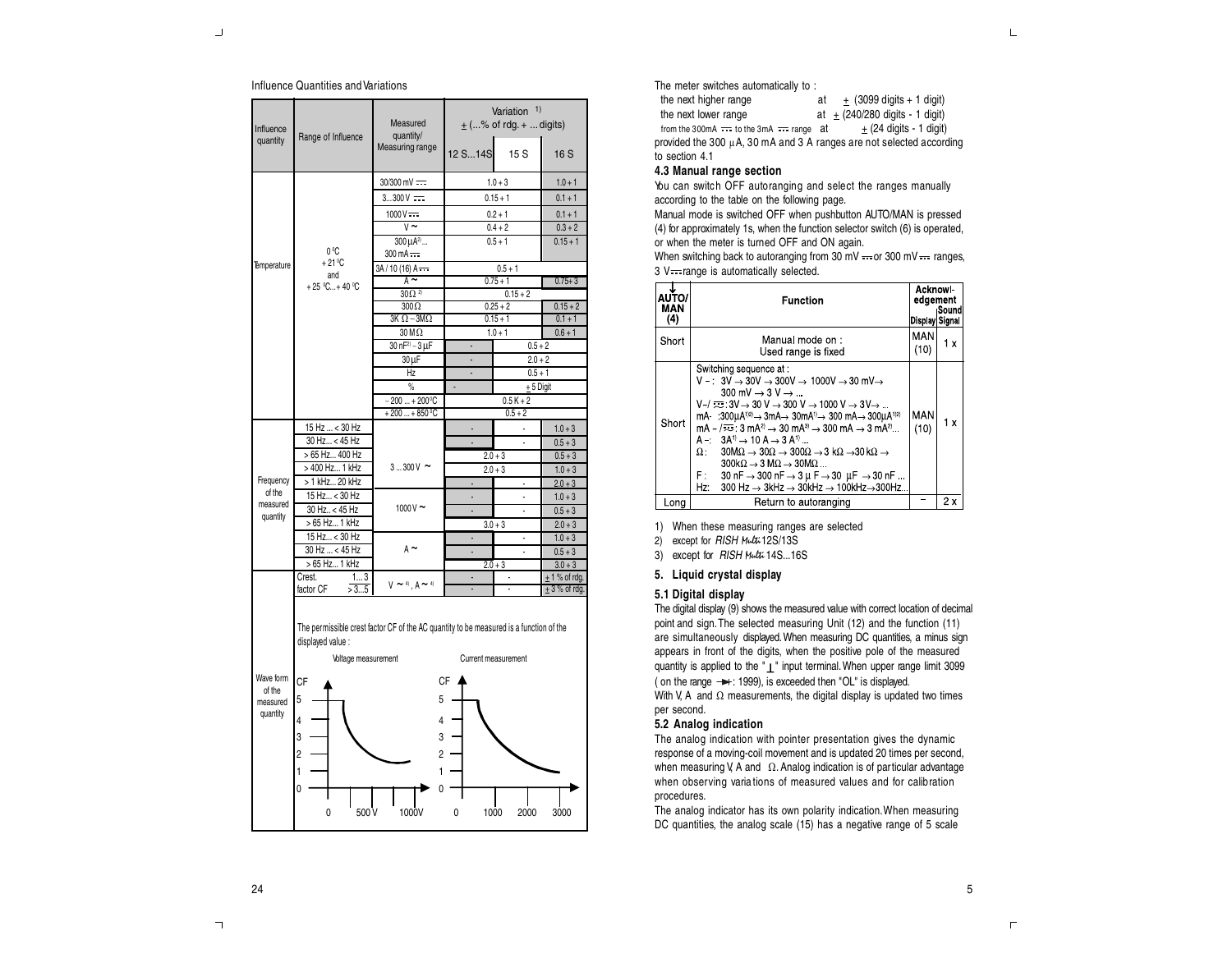divisions so that variations of the measured values around "zero"can be observed exactly. When the measured value exceeds the range of indication, the left triangle (16) is shown before the polarity of the analog indicator switches over after approximately 0.7s.The over range indication on the measuring range ( $>$  3099 digits, on the range  $\rightarrow$  1999) is shown by the right triangle (13).

# **6. ''DATA''hold facility**

The DATA function allows to automatically hold the measured values. This is particularly useful, for instance, when connecting the probes to the measuring point requires full attention.When the measured value is applied and the ''condition'' according to the table shown below is met, the meter holds the measured value on the digital display and emits a sound signal.The probes can now be removed from the measuring point and the measured value on the digital display (9) can be read.When the measured value falls below the limit specified in the table, the meter is reactivated for a new storage.

The analog indication is not influenced by the DATA hold, The actual measured value can still be noted / read. Note that with a held digital display, the location of the decimal point is also held.With autoranging selected, the measuring range of the analog indicator is no longer known.

| Function<br><b>DATA</b> | <b>DATA</b><br>MIN / MAX Measuring<br>(3) | Condition<br>Ranges                                                | Limit of<br>Measured<br>Values<br>(digits) | Meas.<br>Value<br>digital        | Meter acknowledgement<br>Display<br><b>DATA</b> | Sound<br>Signal |
|-------------------------|-------------------------------------------|--------------------------------------------------------------------|--------------------------------------------|----------------------------------|-------------------------------------------------|-----------------|
| Activate                | Short                                     |                                                                    |                                            |                                  | flashes                                         | 1 x             |
| Store                   |                                           | $V \approx 2$<br>$A \simeq$<br>$\mathop{\hbox{\rm GL}}\nolimits_2$ | >280<br>$>24^{3}$<br>$<$ OL<br>>280        | dis-<br>played                   | dis-<br>played                                  | 1 x             |
| Reactive <sup>1)</sup>  |                                           | $\overline{X} \simeq^{2}$<br>$\overline{A} \simeq^{2}$<br>FHz, %   | < 280<br>$< 24^{3}$<br>OL<br>< 280         | stored<br>mea-<br>sured<br>value | <b>Iflashes</b>                                 |                 |
| Reset                   | Long                                      |                                                                    |                                            |                                  | Cleared Cleared                                 | 2x              |

1) Reactivated by falling below the specified limits of the measured value.<br>2) With the exception of the ranges 30 mV and 300 mV

2) With the exception of the ranges 30 mV and 300 mV.

240/280 digits when the ranges 3 mA for RISH Multiing 12S/13S and 300  $\mu$ A, 30 mA, 3 A for RISH *Multi*14S...16S are selected according to section 4.1.

As long as the DATA hold function is active, manual range selection is not possible.The DATA hold function is switched OFF, when,

- **The "DATA" pushb utton (3)** is pressed for approx. 1s.This is acknowledged by 2 sound signals.
- юŤ. The function selector switch  $(6)$  is operated or
- The multimeter is turned OFF and ON again. юF.

**7. Minimum value and Maximum value ''MIN/MAX" storage facility.**

With the MIN/MAX function, you can hold the minimum and the maximum measured value which was applied to the input of the multimeter after activating MIN/MAX function.The most important application is the determination of the minimum and the maximum value for long-term monitoring of measured quantities. MIN/MAX does not influence the analog indication The actual measured value can still be noted/read. Apply the measured quantity to the meter and select the measuring range prior to activating the MIN/MAX function.

With the function activated, you can select the measuring ranges only manually, if you switch to another range, the stored MIN/MAX values are cleared.

#### **Display**

Liquid crystal display section (65 mm x 30 mm) with analog indication and digital display and with display of the unit of measured quantity, function and various special functions.

# **Analog :**

| Indication                            | LCD scale with pointer                                                                                                                                                                                      |
|---------------------------------------|-------------------------------------------------------------------------------------------------------------------------------------------------------------------------------------------------------------|
| Scale length                          | 55 mm on V --- and A ---, 47 mm on all other ranges                                                                                                                                                         |
| Graduation                            | $\overline{+}$ 50 $\pm$ 30 with 35 scale divisions on $\overline{-}$ ,<br>030 with 30 scale divisions on all other ranges                                                                                   |
| Polarity indication                   | with automatic change-over                                                                                                                                                                                  |
| Overrange indication by triangle (13) |                                                                                                                                                                                                             |
| Sampling rate                         | 20 readings/s, on $\Omega$ ; 10 readings/s                                                                                                                                                                  |
| Digital:                              |                                                                                                                                                                                                             |
|                                       | Display/Height of numer. 7-segment numerals/15mm                                                                                                                                                            |
| Number of digits                      | $3^{3/4}$ digit $\triangleq$ 3100 counts                                                                                                                                                                    |
| Overrange                             | "OL"is displayed.                                                                                                                                                                                           |
| Polarity indication                   | "-"sign is displayed, when the positive pole is at " $\perp$ "                                                                                                                                              |
| Sampling rate                         | 2 reading/s, on $\Omega$ and °C: 1 reading/s                                                                                                                                                                |
| Power supply                          |                                                                                                                                                                                                             |
| Battery                               | 9V flat cell battery; manganese-dioxide cell according<br>to IEC 6 F 22, alkaline-manganese cell according to<br>IEC 6 LR 61 or suitable<br>NiCd storage battery.                                           |
| Lifespan                              | With alkaline-manganese cell:<br>approx. 750 hours on $V = 0$ , A<br>approx.200 hours on V ~, A ~ (12S15S)<br>approx. 150 hours on $V \sim$ , A $\sim$ (16 S)<br>When operating with interface: times x 0.7 |
| Battery test                          | automatic display of the " --- " symbol, when the<br>battery voltage drops below approx. 7 V.                                                                                                               |
| <b>Electrical safety</b>              |                                                                                                                                                                                                             |
| Protection class                      | II according to IEC 348 / DIN VDE 0411 and<br>IEC 1010-1/EN61010-1/VDE0411-1                                                                                                                                |
| Overvoltage category                  | Ш<br>Ш                                                                                                                                                                                                      |
| Nominal voltage                       | 1000V<br>600V                                                                                                                                                                                               |
| Contamination degree                  | 2<br>$\overline{2}$                                                                                                                                                                                         |
| Nominal insulation<br>Test voltage    | voltage 1000V according to IEC 348 / DIN VDE 0411<br>6kV~according to IEC 348/DIN VDE0411                                                                                                                   |
| <b>EMC</b>                            | Electromagnetic compatibility                                                                                                                                                                               |
| Emission<br>Immunity                  | EN50081-1:1992 / EN55022:1987 class B<br>EN50082-1:1992 / IEC801-2:1991 8kV AD                                                                                                                              |
|                                       | / IEC801-3:1984 3V/m                                                                                                                                                                                        |
|                                       | / IEC801-4:1988 0.5kV                                                                                                                                                                                       |
| Fuses                                 |                                                                                                                                                                                                             |
|                                       |                                                                                                                                                                                                             |

#### **Fuse for upto 300mA ranges**

Fast blowing 1.6 A / 500V; 6.3 mm X 32 mm; rating 20kA with 500  $V \sim$  and ohmic load; in conjuction with power diodes, protects all current measuring ranges upto 300 mA.

# **Fuse for upto 10A ranges**

16 A / 600 V; 10 mm x 38 mm; rating 100 kA with 600 V  $\sim$  and ohmic load; protects the 3 A and 10 A ranges upto 600 V; see "18. maintenance" for manufacturers and types of fuses.

 $\mathsf{L}$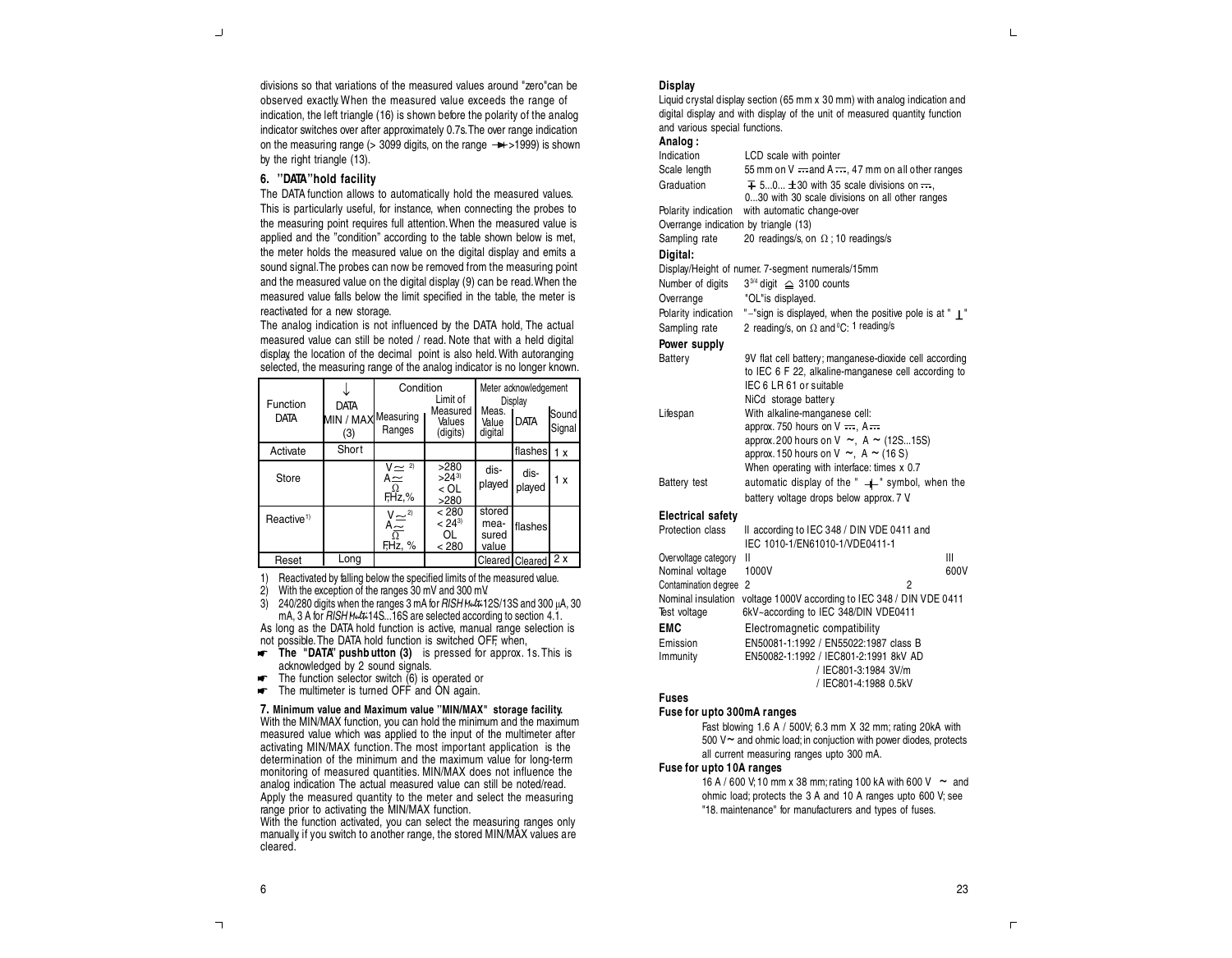

Voltage  $U_{x}$  across the resistance  $R_{x}$  to be measured as a function of measuring range and display.



Measuring current I as a function of the displayed voltage  $U_{\rm x}$  across the device under test

|                             |                                                                   |                                                |                                                                                   | Meter acknowledgement            |                                   |                 |
|-----------------------------|-------------------------------------------------------------------|------------------------------------------------|-----------------------------------------------------------------------------------|----------------------------------|-----------------------------------|-----------------|
| Function<br>MIN / MAX       | <b>DATA</b><br>MIN / MAX<br>(3)                                   | Meas-<br>uring<br>ranges                       | Measured<br>Values<br>MIN and MAX                                                 | Meas.<br>Value<br>digital        | Display<br><b>MIN</b><br>MAX      | Sound<br>Signal |
| 1.<br>Activate and<br>Store | 2 x Short.<br>30 mV/<br>300 mV<br>and <sup>o</sup> C<br>1 x short | $v \simeq$<br>$A \simeq$<br>Ω<br>F.Hz, %<br>°C | Stored                                                                            | actual<br>meas-<br>ured<br>value | <b>MIN</b><br>and<br>MAX<br>flash | 1 x             |
| 2.<br>Store and             | short                                                             | $V \simeq$<br>$A \simeq$<br>Ω<br>FHz.%<br>°C   | Storage Continued<br>in the background,<br>new MIN / MAX.<br>values are displayed | stored<br>MIN<br>value           | <b>MIN</b>                        | 1x              |
| display                     | short                                                             |                                                |                                                                                   | stored<br>MAX<br>value           | MAX                               | 1x              |
| 3.<br>Return to 1.          | Short                                                             | Same<br>as 1.                                  | Same as 1.<br>Stored Values are<br>not cleared                                    | same<br>as 1.                    | same<br>as 1.                     | 1x              |
| Reset                       | Long                                                              |                                                | Cleared                                                                           | Cleared                          | Cleared                           | 2x              |
|                             |                                                                   |                                                |                                                                                   |                                  |                                   |                 |

The MIN/MAX function is switched OFF, when the MIN/MAX pushbutton (3) is pressed for approximately 1s, or when the function selector switch (6) is operated, or when the meter is turned OFF and ON again.

# **8.Voltage measurement**

- According to the voltage to be measured, set the function selector switch (6) to  $V \sim$ ,  $V \rightleftharpoons$  or  $V \rightleftharpoons$ .
- $\blacksquare$  Connect the test leads as shown. The "  $\bot$  " socket should be connected to the lowest potential ground available.

## **Notes :**

+ 23 ºC ± 2 K

45Hz ...65 Hz

sinusoidal

 $8V + 0.1V$ 

45% ... 55 % RH Frequency of measured

quantity

The 30 mV  $\cdots$  and 300 mV  $\cdots$  measuring ranges can only be selected manually with the " AUTO/MAN " pushbutton (4) ! On the 1000 V range, an intermittent sound signal warns you, when the measured value exceeds the upper range limit.

#### **Caution :**

Ensure current measuring range ("mA" or "A") is not selected for voltage measurement ! When the cut-out rating of the fuses is exceeded because of incorrect operation, a dangerous situation exists!.

#### **Zero adjustment on the 30 mV measuring range**

Connect the test leads to the meter and join the free ends. After having selected the measuring range, briefly press the yellow multifunction pushbutton (5).

The meter acknowledges zero setting by a sound signal, the LCD shows ''00.00'' (+ 1 digit) and the decimal point flashes.The displayed voltage at the instant the pushbutton is pressed, is used as reference value (max  $\pm$  200 digits) it is automatically deducted from the values measured thereafter.

The zero adjustment is cleared when ;

- By pressing the yellow multifunction pushbutton (5) for a long time, clearance is acknowledged by the two sound signal.
- By switching the instrument OFF.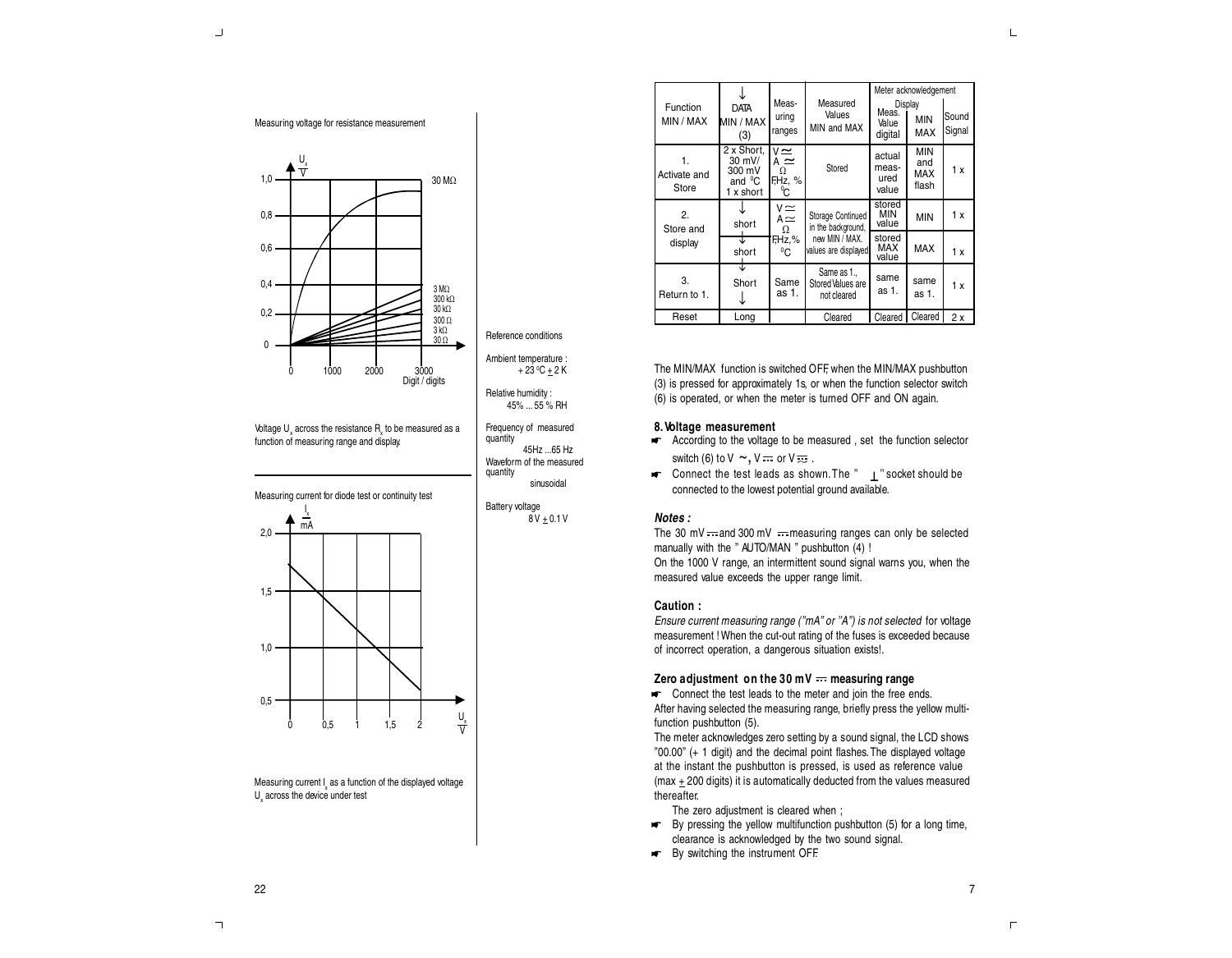Overload Capacity<sup>3)</sup>

| Voltage measurement |  |
|---------------------|--|
|                     |  |



|  | $\pm$ (% of reading. $+$ digits) at reference conditions         |                          |          |                                                                                         |                  |                      |                      |  |  |
|--|------------------------------------------------------------------|--------------------------|----------|-----------------------------------------------------------------------------------------|------------------|----------------------|----------------------|--|--|
|  | Overload<br><b>13S</b><br><b>14S</b><br>12S<br><b>15S</b><br>16S |                          |          |                                                                                         |                  |                      | Overload<br>duration |  |  |
|  |                                                                  |                          |          |                                                                                         |                  | 500 V                |                      |  |  |
|  | -                                                                | -                        |          |                                                                                         | $1.0 + 3^{4}$    |                      |                      |  |  |
|  | $\overline{\phantom{0}}$                                         | $\overline{\phantom{0}}$ |          | $1.0 + 3$                                                                               |                  | DC / AC<br>eff / rms | 10 min               |  |  |
|  | -                                                                | Ξ.                       | -        | $1.0 + 3$                                                                               |                  | sine                 |                      |  |  |
|  | $\overline{\phantom{0}}$                                         | $\overline{\phantom{0}}$ | -        |                                                                                         | $3.0 + 3$        |                      |                      |  |  |
|  |                                                                  |                          |          |                                                                                         |                  |                      |                      |  |  |
|  | -                                                                |                          |          |                                                                                         | ≤3 kHz;          |                      |                      |  |  |
|  | -                                                                |                          |          |                                                                                         | $0.5 + 1^{7}$    | 1200 V               |                      |  |  |
|  | -<br>-<br>-                                                      |                          |          |                                                                                         |                  | ≤30 kHz;             | continu-<br>ously    |  |  |
|  | -                                                                |                          |          |                                                                                         | 300 V            |                      |                      |  |  |
|  |                                                                  |                          |          | 1 Hz 1 kHz $\pm$ 5 Digit <sup>8)</sup><br>1 kHz 10 kHz; $\pm$ 5 Digit/kHz <sup>8)</sup> | ≤100 kHz<br>30 V |                      |                      |  |  |
|  |                                                                  | 500 V                    |          |                                                                                         |                  |                      |                      |  |  |
|  |                                                                  | DC                       | $10$ min |                                                                                         |                  |                      |                      |  |  |
|  |                                                                  | AC<br>eff/rms            |          |                                                                                         |                  |                      |                      |  |  |
|  |                                                                  | sine                     |          |                                                                                         |                  |                      |                      |  |  |

Intrinsic error of digital display

#### **Voltage measurement on electrical systems up to 1000 V with the KS30 measuring adapter**



| 7) Range |  | $3V \approx$ : $U_E = 1.5 V_{eff/rms}$ 100 V eff/rms |
|----------|--|------------------------------------------------------|
|----------|--|------------------------------------------------------|

 $30 \text{ V} \cong : \text{ U}_\text{E}$  = 15 V  $_{\text{eff/rms}}$  ... 300 V  $_{\text{eff/rms}}$ 

$$
300 \text{ V} \simeq : \text{ U}_E = 150 \text{ V}_{\text{eff/rms}} ... 1000 \text{ V}_{\text{eff/rms}}
$$

- 8) On the range 3V  $\rightleftharpoons$ , square-wave signal positive on one side 5 ... 15 V, f = const., not 163.84 Hz or integral multiple.
- 9) Without sensor.

 $\daleth$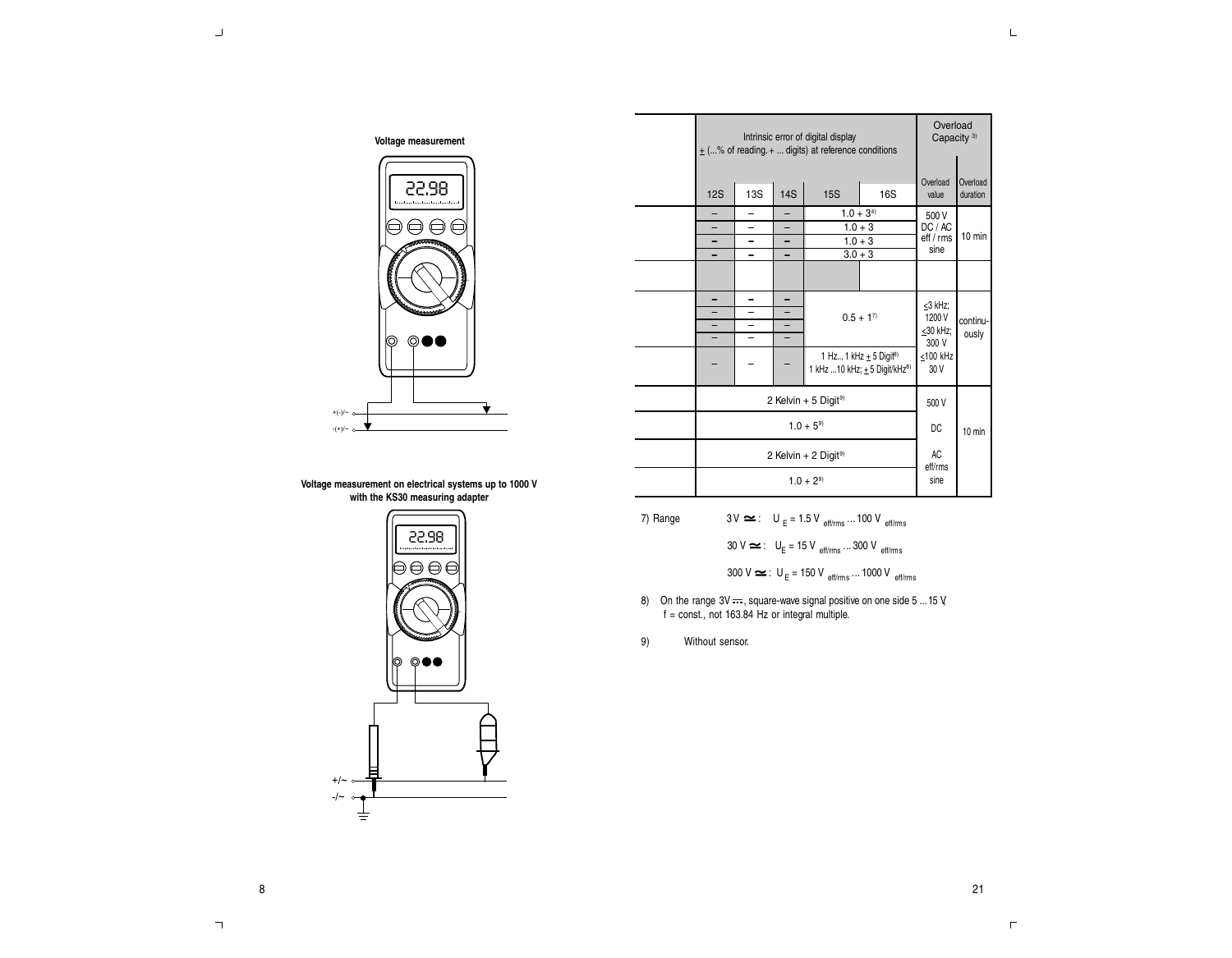| Meas-<br>urement<br>Func- |      | <b>Measuring Range</b>  |                |  |                                                   |           |           |              | Resolution             | Discharge<br>Resistance | $\mathsf{U}_{_{0\max}}$ |  |
|---------------------------|------|-------------------------|----------------|--|---------------------------------------------------|-----------|-----------|--------------|------------------------|-------------------------|-------------------------|--|
| tion                      |      | <b>RISH Multi</b>       | $\frac{12}{S}$ |  | $\begin{array}{c c} 13 & 14 \\ S & S \end{array}$ | 15<br>S   | 16<br>S   |              |                        |                         |                         |  |
|                           |      | 30.00 nF                |                |  |                                                   | $\bullet$ | $\bullet$ | 10           | pF                     | kΩ<br>250               | $2.5$ V                 |  |
| F                         |      | 300.0 nF                |                |  |                                                   | ٠         |           | 100          | DF                     | k $\Omega$<br>250       | $2.5$ V                 |  |
|                           |      | $3.000 \mu F$           |                |  |                                                   |           |           | 1            | nF                     | k $\Omega$<br>25        | $2.5$ V                 |  |
|                           |      | 30.00 µF                |                |  |                                                   |           |           | 10           | nF                     | k $\Omega$<br>25        | $2.5$ V                 |  |
|                           |      |                         |                |  |                                                   |           |           |              |                        | $f_{\min}$ V $\cdots$   | $f_{min}$ V $\sim$      |  |
|                           |      | 300.0 Hz                |                |  |                                                   |           |           | 0.1          | Hz                     | $\mathbf{1}$<br>Hz      | 45<br>Hz                |  |
|                           |      | 3.000 kHz               |                |  |                                                   |           |           | $\mathbf{1}$ | Hz                     | $\mathbf{1}$<br>Hz      | 45<br>Hz                |  |
| Hz                        |      | 30.00 kHz               |                |  |                                                   |           |           | 10           | Hz                     | 10<br>Hz                | 45<br>Hz                |  |
|                           |      | 100.0 kHz               |                |  |                                                   |           |           | 100          | Hz                     | 100 Hz                  | 100 Hz                  |  |
| $\%$                      |      | 2.098.0%                |                |  |                                                   |           |           | 0.1          | %                      | $1$ Hz                  |                         |  |
|                           | pt   | $-200.0$<br>+200.0 $°C$ |                |  |                                                   |           |           |              | $0.1$ °C               |                         |                         |  |
| $^0C$                     | 100  | $+200.0$<br>$+850.0 °C$ |                |  |                                                   |           |           |              | $0.1\text{ }^{\circ}C$ |                         |                         |  |
|                           | pt   | $-100.0$<br>$+200.0 °C$ |                |  |                                                   |           |           | 0.1 °C       |                        |                         |                         |  |
|                           | 1000 | $+200.0$<br>$+850.0$ °C |                |  |                                                   |           |           | 0.1 °C       |                        |                         |                         |  |

#### 3) At <sup>0</sup>C ... + 40 <sup>0</sup>C

4) With zero adjustment; without zero adjustment + 50 digits.

# **8.1Voltage measurement on electrical systems up to 1000V with the KS30 measuring adapter.**

On low-Voltage systems, transient overvoltages of several kilovolts can occur due to switching functions or lightning discharges.Direct connection of your multimeter to such systems for voltage measurement can be dangerous.

For voltage measurements in power systems with nominal voltages upto 1000V, use the KS30 measuring adapter. It is an adapter for multimeter which eliminates dangers caused by overvoltages and incorrect operation of the multimeter. It provides the following protective functions..

- $\blacktriangleright$  Protection of the input circuit of voltage measuring range of multimeters.The internal resistance of the KS30 limits the current in the case of overvoltage.
- **The Coverload capacity : contin uously 1200 Vrms** Transient (rise 10  $\mu$ s/fall 1000  $\mu$ s) 6 kV max.
- Safe suppression of sparking from spark plug after overvoltage.
- Current limitation in the case of incorrect operation (e.g. applying a voltage to a current input)

Voltages above 1000V can be measured with a high-voltage probe, provided the necessary safety precautions are taken !

## **9. Current Measurement**

- $\blacktriangleright$  First disconnect the power supply to the circuit being measured and/ or to the load, and discharge all capacitors within that circuit.
- Select the DC current measuring ranges as described in section 4.1
- $\blacktriangleright$  With the function selector switch (6), select A  $\implies$  for currents >300 mA, and  $mA =$  for currents<300 mA. When measuring current of unknown magnitude, select the highest measuring range first.
- Select the function corresponding to the measured quantity by briefly pressing the yellow multi-function pushbutton (5). Each time the pushbutton is pressed, alternate switching takes place between DC and AC on the RISH *Multi*12S...15S or between DC and (DC + AC) on the RISH *Multi*16S.The change-over is acknowledged by a sound signal.The symbols DC and AC (11) are displayed as per selected function on the LCD.

When selecting a range with the function selector switch (6), the DC function is always set by default. When pressing the yellow multifunction pushbutton (5) for a long time, the multimeter always switches back to DC and acknowledges this by two sound signals.

► Connect the multimeter in series with the load, as shown. Ensure that the connections are tight (without contact resistance).

#### **Notes on Current measurement :**

- The multimeter must be used only in the power systems, where the current circuit is protected by a fuse or a circuit breaker of 20 A, and when the nominal voltage of the system does not exceed 500V.
- Make the measuring circuit connections mechanically strong and secure so that they do not accidentally open.The conductor cross sections and connection points should be designed to avoid excessive heating.
- On the 300 mA and 10 A ranges (16 A range for RISH *Multi*13S), an intermittent sound signal warns you, when the measured value exceeds the upper range limit.
- The current measuring ranges upto 300 mA are protected to a short

 $\mathsf{L}% _{\mathsf{L}}$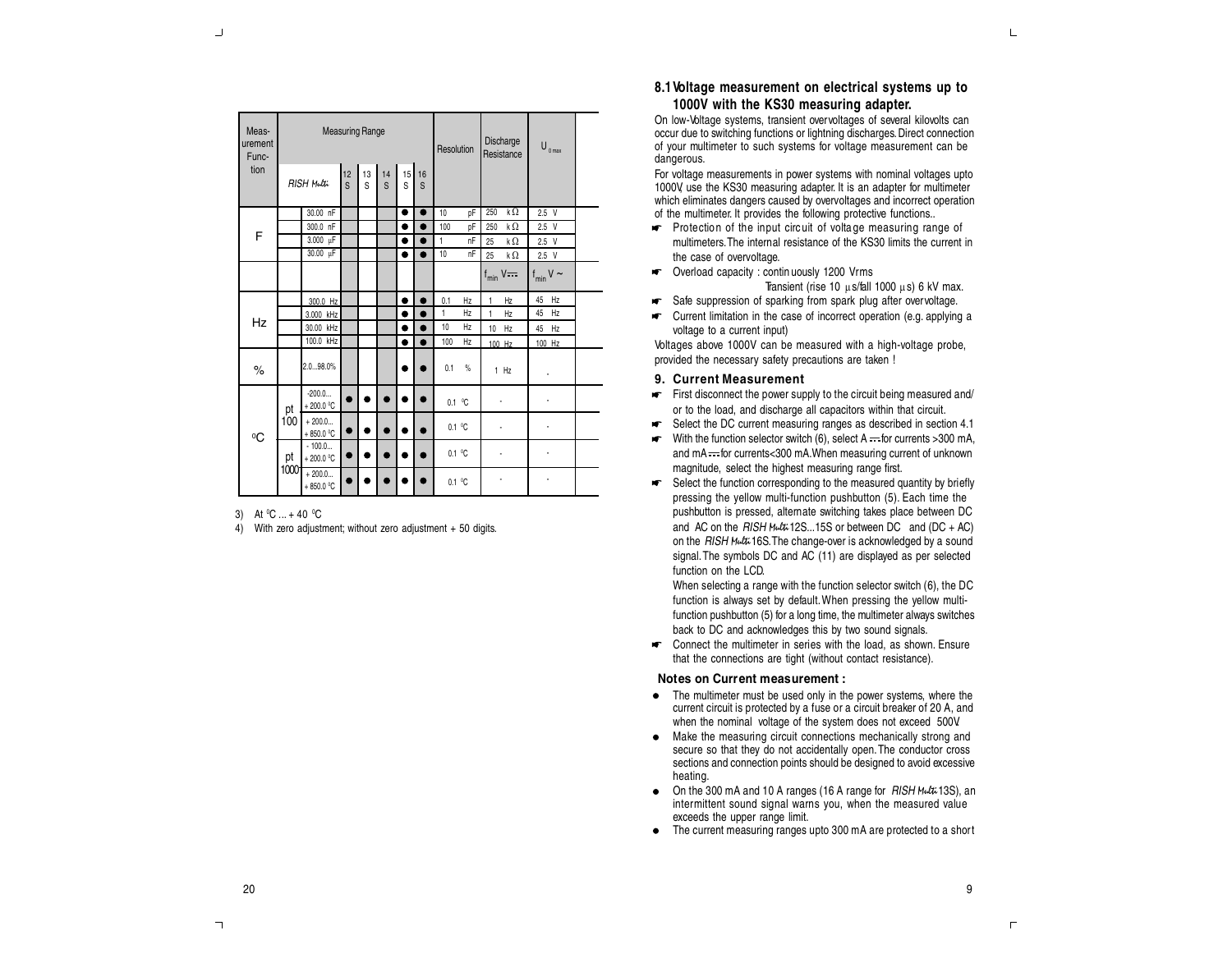**Current measurement** ...300 mA ...10 A 2.105 10.00 mA A  $\Theta$  $\Theta$  $\Theta$ ⊜⊖⊖ ⋒ ര  $- (+)/\sim$  $- (+)/ \sim$  $+(-)/\sim$  $+(-)/\sim$ 

# **AC current measurement with (clip-on) current transformers**



|                          | Instrinsic error of digital display<br>$\pm$ (% of rdg. +  digits) at reference conditions |                                                   |                       |                            |                   |                      |  |  |  |  |  |
|--------------------------|--------------------------------------------------------------------------------------------|---------------------------------------------------|-----------------------|----------------------------|-------------------|----------------------|--|--|--|--|--|
| 12<br>S                  | 13<br>S                                                                                    | 14<br>S                                           | 15<br>S               | 16<br>S                    | Overload<br>Value | Overload<br>duration |  |  |  |  |  |
|                          | $0.5 + 3^{4}$                                                                              |                                                   |                       | $0.5 + 3^{4}$              |                   |                      |  |  |  |  |  |
|                          | $0.5 + 3$                                                                                  |                                                   |                       | $0.5 + 3$                  |                   |                      |  |  |  |  |  |
|                          | $0.25 + 1$                                                                                 |                                                   |                       | $0.1 + 1$                  |                   |                      |  |  |  |  |  |
|                          | $0.25 + 1$                                                                                 |                                                   |                       | $0.1 + 1$                  |                   |                      |  |  |  |  |  |
|                          | $0.25 + 1$                                                                                 |                                                   |                       | $0.1 + 1$                  | 1200 V            | uously               |  |  |  |  |  |
|                          | $0.35 + 1$                                                                                 |                                                   |                       | $0.1 + 1$                  |                   |                      |  |  |  |  |  |
|                          | $0.75 + 2$                                                                                 |                                                   |                       |                            | DC                |                      |  |  |  |  |  |
|                          | (10 300 Digit)<br>$0.75 + 1$                                                               |                                                   |                       | $0.75 + 3$<br>(> 10 Digit) |                   |                      |  |  |  |  |  |
|                          | (> 300 Digit)                                                                              |                                                   |                       |                            | AC                |                      |  |  |  |  |  |
| $\overline{a}$           |                                                                                            | -                                                 | -                     |                            | eff/rms           |                      |  |  |  |  |  |
| $\blacksquare$           | $\blacksquare$                                                                             | $\frac{1}{2}$                                     | $\blacksquare$        | $0.75 + 3$                 | sine              |                      |  |  |  |  |  |
| $\overline{a}$           |                                                                                            | $\blacksquare$                                    | ä,                    | (> 10 Digit)               | wave              |                      |  |  |  |  |  |
| ä,                       | $\overline{a}$                                                                             | ä,                                                | ä,                    |                            |                   |                      |  |  |  |  |  |
|                          |                                                                                            |                                                   |                       |                            |                   |                      |  |  |  |  |  |
| $\frac{1}{2}$            | $\overline{a}$                                                                             | $1.0 + 5$ (> 10 Digit)                            |                       |                            |                   |                      |  |  |  |  |  |
|                          |                                                                                            |                                                   |                       | $0.5 + 5 (> 10 D)$         |                   |                      |  |  |  |  |  |
| $1.0 + 5 (>10 D)$        |                                                                                            | $1.0 + 2$                                         |                       | $0.5 + 2$                  |                   |                      |  |  |  |  |  |
| $0.25 + 2$               | ÷,                                                                                         |                                                   | $1.0 + 5$ (>10 Digit) | $0.5 + 5 (> 10 D)$         | 0.36 A            | 5)                   |  |  |  |  |  |
|                          | $1.0 + 2$                                                                                  |                                                   |                       | $0.5 + 2$                  |                   |                      |  |  |  |  |  |
| $\overline{\phantom{a}}$ |                                                                                            | $1.0 + 5$ (> 10 Digit)                            |                       | $1.0 + 5 (> 10 D)$         |                   |                      |  |  |  |  |  |
| $\overline{\phantom{0}}$ | $1.0 + 2$                                                                                  |                                                   |                       | $1.0 + 2$                  | 6)                | 6)                   |  |  |  |  |  |
|                          | ä,                                                                                         |                                                   | $1.5 + 2$ (>10 Digit) |                            |                   |                      |  |  |  |  |  |
| $1.5 + 2$ (>10 Digit)    |                                                                                            |                                                   |                       |                            | 0.36A             | 5)                   |  |  |  |  |  |
| Ξ                        | $1.5 + 2 (>10$ Digit)                                                                      |                                                   |                       | l,<br>l,                   | 6)                | 6)                   |  |  |  |  |  |
| $1.5 + 2$                | $\overline{\phantom{a}}$                                                                   | $1.5 + 2$ (>10 Digit)<br>$\overline{\phantom{a}}$ | ÷,                    | ÷,                         |                   |                      |  |  |  |  |  |
| $(>10$ Digit)            | $\overline{a}$                                                                             | $\overline{a}$                                    | $\overline{a}$        |                            | 0.36A             | 5)                   |  |  |  |  |  |
| ä,                       | $\overline{a}$                                                                             | $\overline{a}$                                    | $\blacksquare$        | $1.5 + 4$ (> 10 D)         |                   |                      |  |  |  |  |  |
| $\frac{1}{2}$            | $\frac{1}{2}$                                                                              | $\overline{\phantom{0}}$                          | $\blacksquare$        | $1.5 + 4$ ( $> 10$ D)      |                   |                      |  |  |  |  |  |
|                          |                                                                                            |                                                   |                       | $1.75 + 4(>10D)$           | 12A               | 5 min                |  |  |  |  |  |
|                          |                                                                                            |                                                   |                       |                            |                   |                      |  |  |  |  |  |
|                          | $0.5 + 34$                                                                                 |                                                   |                       | $0.4 + 3^{4}$              |                   |                      |  |  |  |  |  |
|                          | $0.5 + 3$                                                                                  |                                                   |                       | $0.4 + 3$                  | 500 V             |                      |  |  |  |  |  |
|                          | $0.4 + 1$                                                                                  |                                                   |                       | $0.2 + 1$                  |                   |                      |  |  |  |  |  |
|                          | $0.4 + 1$                                                                                  |                                                   |                       | $0.2 + 1$                  | DC                | 10 min               |  |  |  |  |  |
|                          | $0.4 + 1$                                                                                  |                                                   |                       | $0.2 + 1$                  |                   |                      |  |  |  |  |  |
|                          | $0.6 + 1$                                                                                  |                                                   |                       | $0.4 + 1$                  | AC<br>eff/rms     |                      |  |  |  |  |  |
|                          | $2.0 + 1$<br>$0.25 + 1$                                                                    |                                                   |                       | $2.0 + 1$<br>$0.1 + 1$     | sine<br>wave      |                      |  |  |  |  |  |

# 5) Continuously

6) Rish *Multi*13S (Without 16 A fuse!) : 16 A continuously, 20 A 5 min Rish *Multi*14S ... 16S: 12 A 5 min, 16 A 30 s

19

 $\daleth$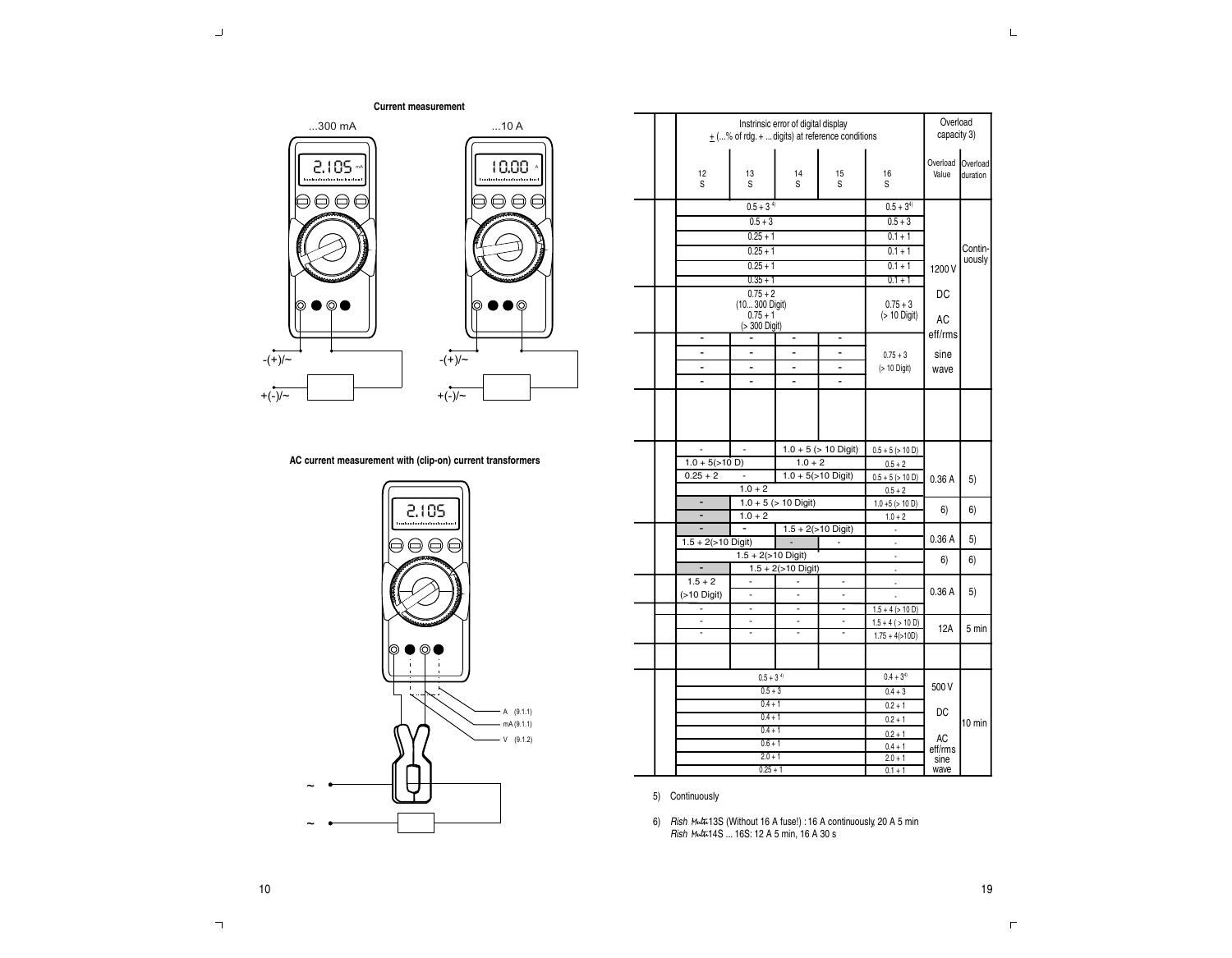17

 $\Gamma$ 





- <sup>+</sup> - <sup>+</sup>

# Software :

 $\bullet$  MS WINDOWS 3.0 or higher.

Hardware :

- IBM compatible PC with 1 MB main memory for the WINDOWS version.
- A VGA or EGA monitor.
- A hard disk with 2 MB free storage space.
- A 3.5 " disk drive for disks with 1.44 MB storage capacity.
- A MICROSOFT -compatible mouse
- If you wish to make hardcopy
- a printer supported by WINDOWS.

 $\daleth$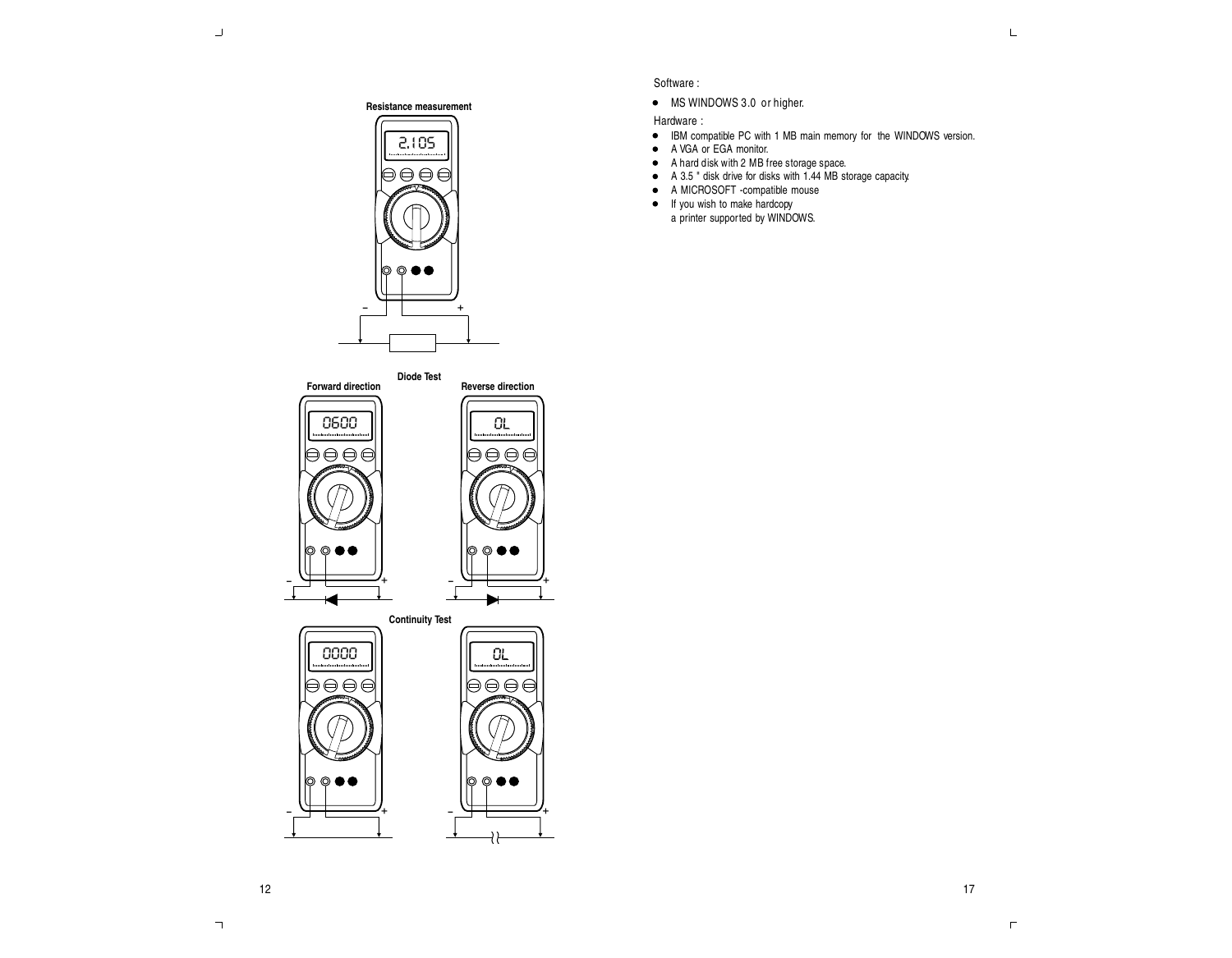# 17. Specifications

| Meas-               |                                          |                        | <b>Measuring Range</b>    |                        |                           |                              |                             |                                                                        |                             |                    |  |  |
|---------------------|------------------------------------------|------------------------|---------------------------|------------------------|---------------------------|------------------------------|-----------------------------|------------------------------------------------------------------------|-----------------------------|--------------------|--|--|
| urement<br>Function |                                          |                        |                           |                        |                           |                              | Reso-<br>lution             |                                                                        | Input impedance             |                    |  |  |
|                     | <b>RISH Multi</b>                        | 12<br>Ś                | 13<br>S                   | 14<br>S                | 15<br>S                   | 16<br>S                      |                             |                                                                        |                             |                    |  |  |
|                     | 30.00<br>mV                              | ٠                      | ٠                         | $\bullet$              | ٠                         | $\bullet$                    | 10 µV                       |                                                                        | > 10 G $\Omega$ // < 40 pF  |                    |  |  |
|                     | 300.0 mV                                 | $\bullet$              | ٠                         | ٠                      | $\bullet$                 | $\bullet$                    | $100 \mu V$                 |                                                                        | > 10 G $\Omega$ // < 40 pF  |                    |  |  |
|                     | 3.000<br>V                               | $\bullet$              | $\bullet$                 | $\bullet$              | $\bullet$                 | $\bullet$                    | 1 mV                        |                                                                        | 11 M $\Omega$ // < 40 pF    |                    |  |  |
| v <del></del>       | 30.00<br>V                               | $\bullet$              | $\bullet$                 | $\bullet$              | $\bullet$                 | $\bullet$                    | 10 mV                       |                                                                        | 10 M $\Omega$ // < 40 pF    |                    |  |  |
|                     | 300.0<br>V                               | ۰                      | $\bullet$                 | $\bullet$              | $\bullet$                 | ٠                            | 100 mV                      |                                                                        | 10 M $\Omega$ // <<br>40 pF |                    |  |  |
|                     | 1000<br>V                                | ٠                      | $\bullet$                 | ٠                      | $\bullet$                 | $\bullet$                    | 1V                          | $10 \text{ M}\Omega$ // < 40 pF                                        |                             |                    |  |  |
|                     | 3.000<br>V                               | ٠                      | $\bullet$                 | ۰                      | ٠                         | $\overline{\bullet}$ 1)      | 1 <sub>m</sub> V            | 40 pF<br>11 $M\Omega$ // <                                             |                             |                    |  |  |
| v ~                 | 30.00<br>$\overline{\mathsf{V}}$<br>V    | $\bullet$              | $\overline{\bullet}$<br>٠ | $\overline{\bullet}$   | $\overline{\bullet}$<br>٠ | $\bullet$ 1)<br>$\bullet$ 1) | 10mV<br>100 mV              | $10 \text{ M}\Omega$ // <<br>40 pF                                     |                             |                    |  |  |
|                     | 300.0<br>1000<br>$\overline{\mathsf{V}}$ | $\bullet$              | $\bullet$                 | $\bullet$              | $\bullet$                 | $\bullet$ 1)                 | 1V                          | 10 M $\overline{\Omega}$ // < 40 pF<br>$10 \text{ M}\Omega$ // < 40 pF |                             |                    |  |  |
|                     | V<br>3.000                               |                        |                           |                        |                           | $\bullet$ <sup>1)</sup>      | 1 mV                        | 11 M $\Omega$ // <                                                     |                             |                    |  |  |
|                     | V<br>30.00                               |                        |                           |                        |                           | $\bullet$ <sup>1)</sup>      | 10 mV                       | 10 M $\Omega$ // <                                                     |                             |                    |  |  |
| V≂                  | V<br>300.0                               |                        |                           |                        |                           | $\bullet^{1)}$               | 100 mV                      | $10 \text{ M}\Omega$ // < 40 pF                                        |                             |                    |  |  |
|                     | 1000<br>V                                |                        |                           |                        |                           | $\bullet$ <sup>1)</sup>      | 1 <sup>V</sup>              | $10 M\Omega$ // < 40 pF                                                |                             |                    |  |  |
|                     |                                          |                        |                           |                        |                           |                              |                             | Voltage drop approx.                                                   |                             |                    |  |  |
|                     |                                          |                        |                           |                        |                           |                              |                             | 12S                                                                    | 13 S                        | 14S/<br>15S / 16 S |  |  |
|                     |                                          |                        |                           | ٠                      |                           |                              |                             |                                                                        |                             |                    |  |  |
|                     | 300.0 µA                                 |                        |                           |                        | ٠                         | $\bullet$                    | 100 nA                      |                                                                        |                             | $15$ mv            |  |  |
|                     | 3.000 mA<br>30.00 mA                     | $\bullet$              | $\bullet$                 | ٠                      | ٠                         | $\bullet$                    | $1 \mu A$                   | 15 mV                                                                  | $15$ mv                     | 150 mV             |  |  |
| A <del></del>       | 300.0 mA                                 | $\bullet$<br>$\bullet$ | ٠                         | ٠<br>$\bullet$         | ٠                         | ٠                            | 10 µA<br>100 µA             | 150 mv                                                                 | 150 mv                      | 650 mV             |  |  |
|                     | 3.000 A                                  |                        | $\bullet$<br>٠            | ٠                      | $\bullet$                 | $\bullet$<br>٠               | 1 mA                        | 1V<br>ä,                                                               | 1V<br>100 mV                | 1V<br>100 mV       |  |  |
|                     | 10.00 A                                  |                        | 16A                       | ٠                      | ٠                         | ٠                            | 10 mA                       | ÷,                                                                     | 300 mV                      | 270 mV             |  |  |
|                     | 3.000 mA                                 |                        |                           | ٠                      | ۰                         |                              | 1 µA                        |                                                                        | ä,                          | 150 mV             |  |  |
| A ~                 | 30.00 mA                                 | $\bullet$              | $\bullet$                 |                        |                           |                              | 10 µA                       | 150 mV                                                                 | 150 mV                      | ä,                 |  |  |
|                     | 300.0 mA                                 | $\bullet$              | $\bullet$                 | ٠                      | ٠                         |                              | 100 µA                      | 1 <sup>V</sup>                                                         | 1V                          | 1V                 |  |  |
|                     | 10.00 A                                  |                        | 16A                       | ٠                      | ٠                         |                              | 10 mA                       | L,                                                                     | 300 mV                      | 270 mV             |  |  |
| A ~                 | $30.00 A^{2}$                            | ۰                      |                           |                        |                           |                              | 10 mA                       | 150 mV                                                                 | ٠                           |                    |  |  |
| $\geq$              | 300.0 A <sup>2)</sup>                    | $\bullet$              |                           |                        |                           |                              | 100 mA                      | 1V                                                                     |                             |                    |  |  |
|                     | 3.000 mA                                 |                        |                           |                        |                           | $\bullet$ <sup>1)</sup>      | $1 \mu$ A                   | ÷,                                                                     | ä,                          | 150 mV             |  |  |
| A志                  | 300.0 mA                                 |                        |                           |                        |                           | $\bullet$ 1)                 | 100 µA                      | ÷                                                                      |                             | 1V                 |  |  |
|                     | 10.00 A                                  |                        |                           |                        |                           | $\bullet$ 1)                 | $10 \text{ mA}$             |                                                                        |                             | 270 mV             |  |  |
|                     |                                          |                        |                           |                        |                           |                              |                             | No load voltage                                                        |                             |                    |  |  |
|                     | $30.00 \Omega$                           | $\bullet$              | $\bullet$                 | $\bullet$              | $\bullet$                 | $\bullet$                    | 10 $m\Omega$                |                                                                        | max. 3.2 V<br>max. 3.2 V    |                    |  |  |
|                     | $300.0 \Omega$                           | $\bullet$              | $\bullet$                 | $\bullet$              | $\bullet$                 | $\bullet$                    | 100 $m\Omega$               |                                                                        |                             |                    |  |  |
| Ω                   | 3.000 kΩ                                 | $\bullet$              | $\bullet$                 | $\bullet$              | $\bullet$                 | $\bullet$                    | $1 \Omega$                  |                                                                        | max. 1.25 V                 |                    |  |  |
|                     | 30.00 kΩ                                 | $\bullet$              | $\bullet$                 | $\bullet$              | $\bullet$                 | $\bullet$                    | $10 \Omega$                 |                                                                        | max. 1.25 V                 |                    |  |  |
|                     | $300.0 \text{ k}\Omega$                  | $\bullet$              | $\bullet$                 | $\bullet$              | $\bullet$                 | $\bullet$                    | 100 Ω                       |                                                                        | max. 1.25 V                 |                    |  |  |
|                     | 3.000 MO2<br>30.00 MO2                   | $\bullet$<br>٠         | $\bullet$<br>٠            | $\bullet$<br>$\bullet$ | $\bullet$<br>$\bullet$    | $\bullet$<br>٠               | $1 k\Omega$<br>10 $k\Omega$ |                                                                        | max. 1.25 V<br>max. 1.25 V  |                    |  |  |
| $\rightarrow$       | 2.000 V                                  |                        |                           |                        |                           |                              | 1 mV                        |                                                                        | max. 3.2 V                  |                    |  |  |
|                     |                                          |                        |                           |                        |                           |                              |                             |                                                                        |                             |                    |  |  |

1) TRMS measurement

2) Display with (clip-on) current transformers 1000 : 1

3) At  $0^{\circ}$  ... + 40 $^{\circ}$ C

4) With zero adjustment, without zero adjustment + 35 digits

circuit current of 25 A by a fuse 1.6 A/500 V in conjuction, with power diodes.The cut-out capacity of the fuse is 20kA at a rated voltage of 500V~ and ohmic load.

• The 3 A and 10 A current measuring ranges are protected by a 16A/ 600V fuse.The cut-out capacity of the fuse is 100 kA at a normal voltage of 600 V  $\sim$  and ohmic load.

# **Caution:**

The measuring ranges 3A and 16 A of RISH *Multi*13S are not protected by <sup>a</sup> fuse!

- A blown fuse is signalled on the LCD the instant a measured quantity having a voltage of more than 4 V is applied to the corresponding connection sockets.Then, the digital display (9) shows the word " FUSE"
- After a fuse has blown, eliminate the cause of the overload before using the meter again !
- Replacement of the fuses is described in section "18. Maintenance".

# **9.1 AC current measurement with (clip-on) current transformer**

**9.1.1 Transformer output mA/A**

# **Caution:**

If current transformers are operated with an open circuit on the secondary side, e.g. due to defective or disconnected leads, a blown fuse in the meter, or a wrong connection, dangerously high voltages can occur at the connectors.Therefore, verify that the current circuit of the multimeter and secondary winding of transformer connected to the multimeter form an intact circuit. Connect the transformer to the sockets  $\perp$  and mA and / or A.

The maximum permissible operating voltage is the nominal voltage of the current transformer. When reading the measured value, take into account the transformer ratio and the additional error in indication.

# **Transformer output RISH** *Multi* **12S**

The  $RISH$  *Multi* 12S shows the switching position "  $\infty$  A" and the corresponding sockets. Connect to this socket a (clip-on) current transformer with a transmission ratio of 1000:1; then the measured values are displayed directly in the "A" range.

## **9.1.2 T ransformer output V**

Many transformers have voltage output (refered as mV/A) The secondary output must therefore be connected to the connection sockets  $\perp$  and V.

# **10. Resistance measurement**

- **v** Verify that the device under test is electrically dead. External voltages would falsify the measured result !
- $\blacktriangleright$  Set the function selector switch (6) to " $\Omega$ ".
- **Connect the device under test as shown.**

 $\mathsf{L}% _{\mathsf{L}}$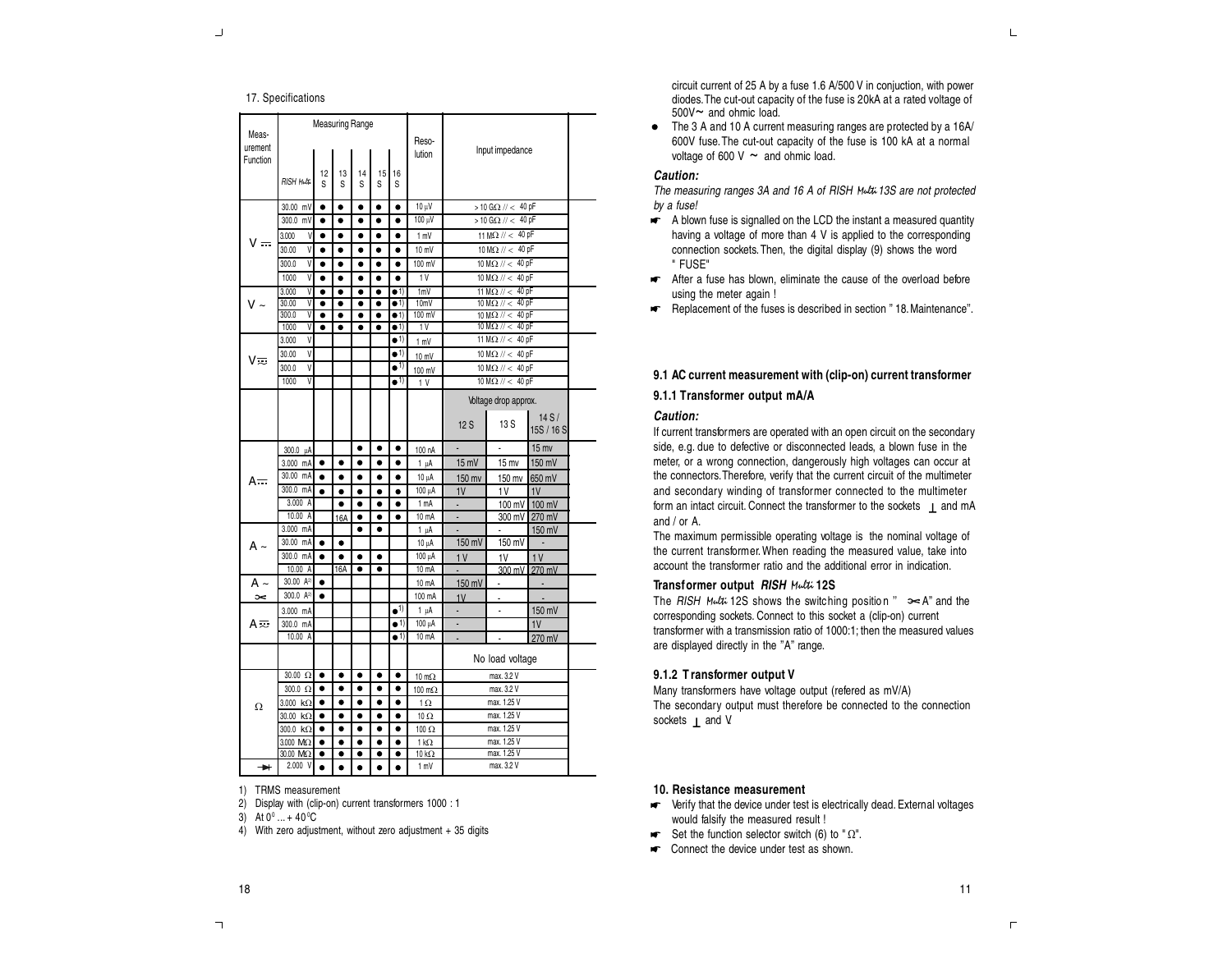#### **12. Capacitance measurement** (RISH *Multi* 15S and 16S)

- Verify that the device under test is electrically dead.External voltages would falsify the measured results !
- Set the function selector switch (6) to "F"
- Connect the (discharged !) device under test to the " | "and "F" sockets via test lead.

#### **Notes:**

Connect polarised capacitors with the " $-$ " pole to the "  $\vert$  " socket. Resistors and semiconductor junctions in parallel with the capacitor falsify the measured results!

# **Zero adjustment on the 30 nF measuring range**

When measuring small capacitance values on the 30 nF range, the internal resistance of the multimeter and the capacitance of the leads can be eliminated by zero adjustment.

- Connect the test leads to the meter without device under test.
- Briefly press the yellow multi-function pushbutton (5). The meter acknowledges zero adjustment by a sound signal, by displaying "00.00"" (+1digit) on the LCD and by a flashing decimal point.The capacitance measured at the instant the pushbutton is pressed is used as reference value (max.200digits).It is automatically deduced from the values measured thereafter.

The zero adjustment can be cleared

- By pressing the yellow multi-function pushbutton (5) for a long time, clearance is acknowledged by the two sound signal.
- By switching the multimeter off.

**13. Frequency measurement (** RISH *Multi* 15S and 16S) Frequency measurement is possible on all voltage measuring ranges in AC,DC and (AC+DC) modes.

- Set the function selector switch 6) to  $V \sim V \sim V \approx$
- Connections are made the same way as for voltage measurement, See foot note (8) on page 21.
- Briefly press the yellow multi-function pushbutton (5) The multimeter switches to frequency measurement.The frequency is displayed on the LCD.

See section "17. Specific ations" for the lowest measurable frequencies and the maximum permissible voltages.

# **Changing over between voltage, frequency and duty cycle measurement**

Repeated brief pressing of the yellow multi-function switch (5) changes the measuring functions in the following order:

Voltage  $\rightarrow$  frequency  $\rightarrow$  duty cycle  $\rightarrow$  voltage ....

- From frequency or duty cycle measurement, directly switching back to voltage measurement is possible.
- by pressing the yellow multi-function pushbutton (5) for a long time. The meter acknowledges this by two sound signals.The voltage measuring range last selected is maintained.
- by operating the function selector switch (6).

## **14. Duty cycle measurement** (RISH *Multi* 15S and 16S) With duty cycle measurement, we can determine the ratio of pulse duration to cycle time of recurring square-wave signals.

- Set the function selector switch (6) to  $V = \alpha V \ge 0$
- $\bullet$ Connections are made in the same way as for voltage measurement (See foot note 8) on page 21. Briefly press the yellow multi-function pushbutton (5) twice. The meter switches to duty cycle measurement.The duty cycle-that

is the percentage pulse duration of a signal-is displayed on the LCD in %

That is : 
$$
Duty cycle (\%) = \frac{Pulse duration}{Cycle duration} \times 100
$$

#### **Notes :**

The applied frequency must remain constant during the duty cycle measurement. Change -over between voltage, frequency and duty cycle factor measurement is done as described in the preceding section.

#### **15.Temperature measurement**

The RISH *Multi* 12S...16S allows you to measure temperature with Pt 100 and Pt 1000 temperature sensors in the range from – 200 (–100)°C...+850°C.

- $\blacktriangleright$  Set the function selector switch (6) to " $\Omega$ "
- KF. Connect the sensor to the two unblocked terminals.
- ИF. Briefly press the yellow multifunction pushbutton (5). The multim eter switc hes to temperature measurement, it automatically detects the connected sensor (Pt 100 to Pt 1000) and shows the measured temperature in <sup>0</sup>C on the digital display.

# **Notes:**

This measurement automatically considers the lead resistance of temperature sensors which are available as accessory . It is not possible to switch over to temperature measurement when the  $30\Omega$  resistance range is selected.

#### **Sensor lead resistance up to 50** W

Lead resistance of sensors having a value differing from that of sensors can be considered up to a value of  $50\,\Omega$  as follows:

- **Briefly press the vellow multi-function pushbutton (5) again.** The LCD now displays the resistance value which the multimeter automatically considers after selecting the temperature measuring range.We can recognise that this is the resistance correction value on the temperature measuring range. The "  $^{\circ}$ C" character is simultaneously shown on the display.
- $\blacktriangleright$  You can set the lead resistance correction value as follows: Press the DATA-MIN/MAX pushbutton (3) to increment the value, or the AUTO/MAN pushbutton (4) to decrement the value. Each time the pushbutton is briefly pressed, the value changes by one digit.
- F Briefly press the vellow multi-function pushbutton (5) again. The LCD displays the measured temperature.The flashing decimal point shows you that we have entered a correction value for the lead resistance.The correction value is retained as long as multimeter is switched on.